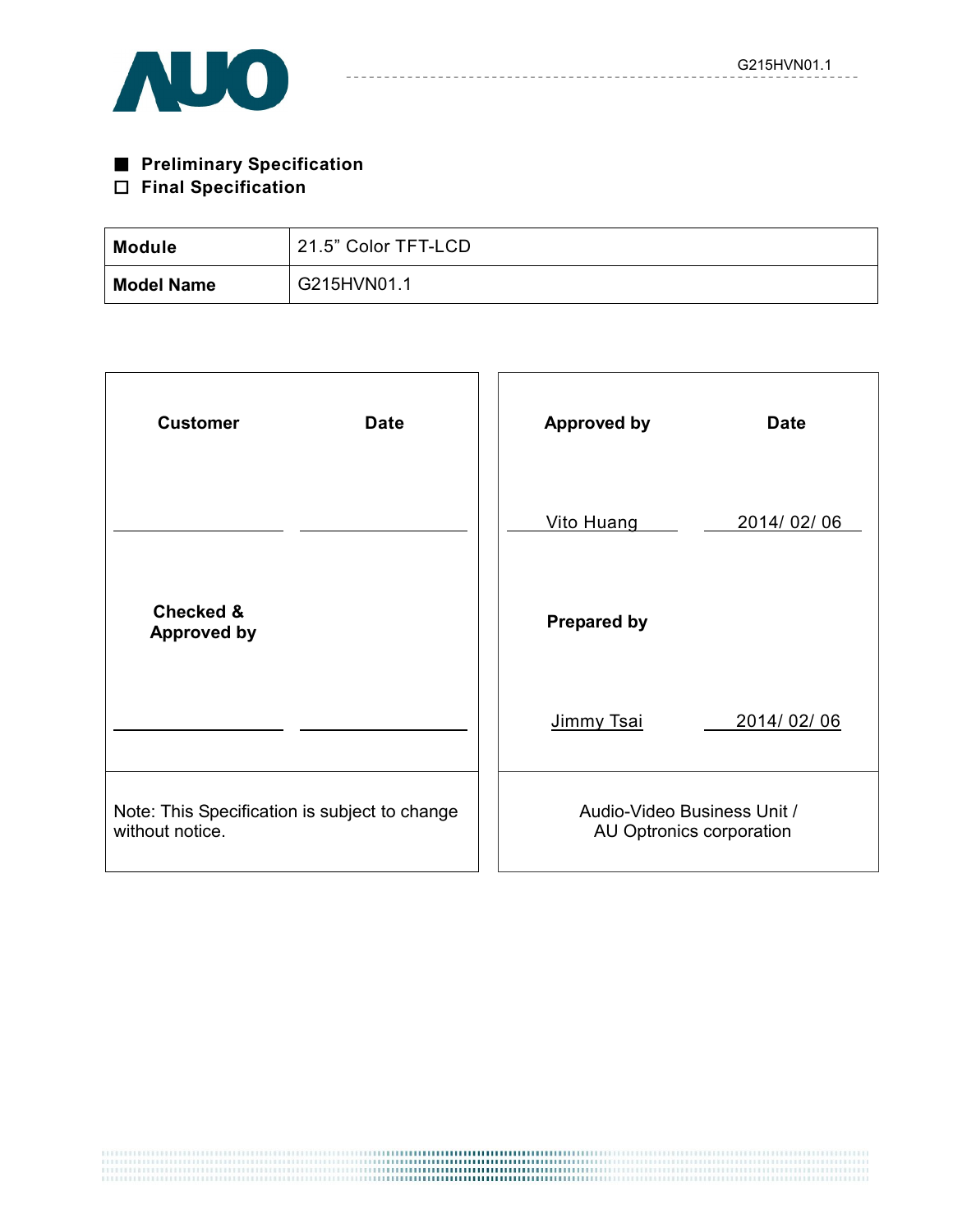

# **Contents**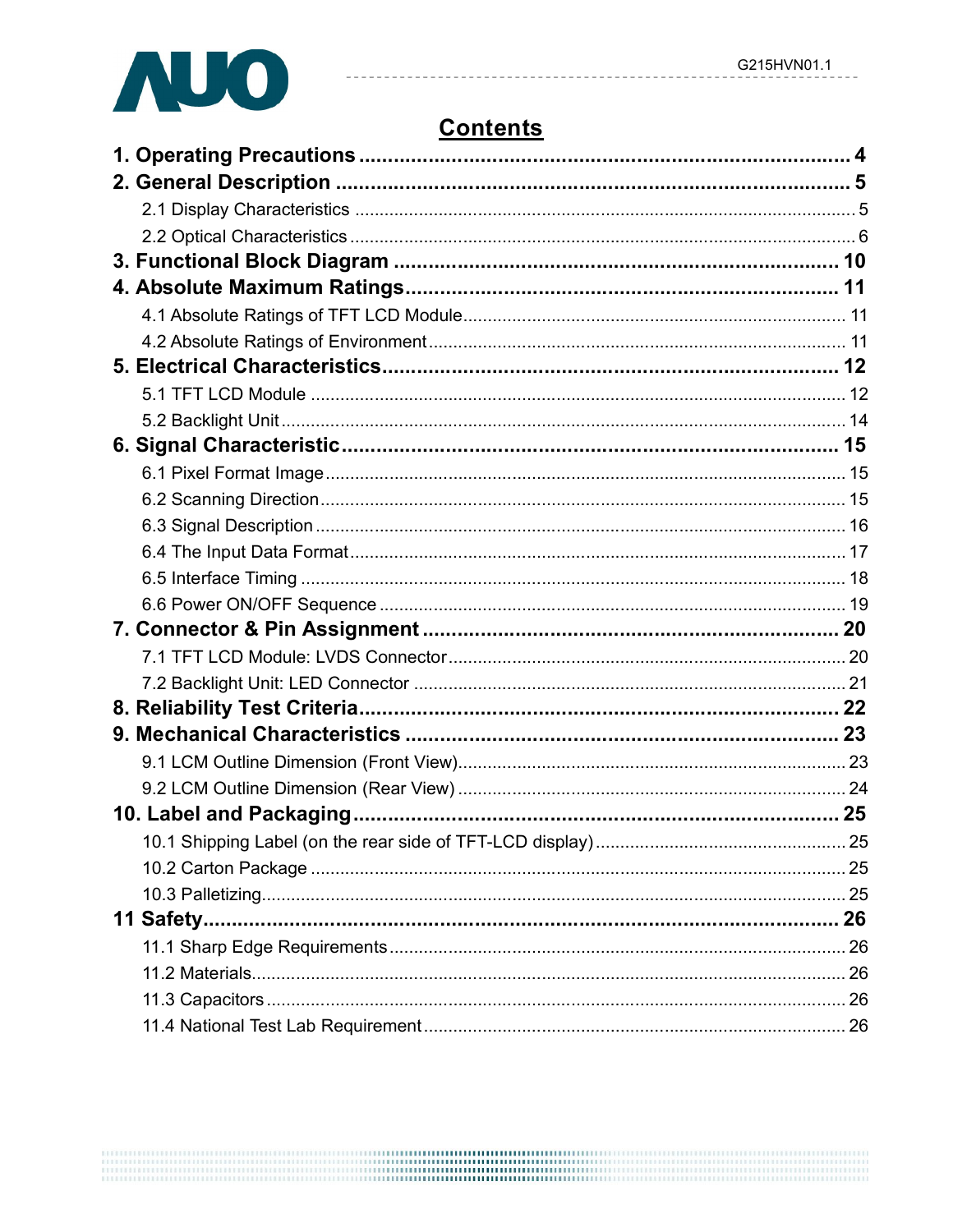

| <b>Version</b><br><b>Date</b> |            | $\overline{\mathsf{and}}_{\mathsf{Page}}$ |                                                   | Old description                                |                                    |                                  |                           |                                | <b>New Description</b> |                                                                                                |                                                                                                                                                               |                          |                                                        |                       |                     |                                |                           |                              |                                                      |
|-------------------------------|------------|-------------------------------------------|---------------------------------------------------|------------------------------------------------|------------------------------------|----------------------------------|---------------------------|--------------------------------|------------------------|------------------------------------------------------------------------------------------------|---------------------------------------------------------------------------------------------------------------------------------------------------------------|--------------------------|--------------------------------------------------------|-----------------------|---------------------|--------------------------------|---------------------------|------------------------------|------------------------------------------------------|
| 0.1                           | 2013/05/30 | <b>AII</b>                                |                                                   | <b>First Edition</b>                           |                                    |                                  |                           |                                |                        |                                                                                                |                                                                                                                                                               |                          |                                                        |                       |                     |                                |                           |                              |                                                      |
| 0.2                           | 2014/02/06 | 15                                        | Typical<br>TBD                                    |                                                | Power                              |                                  |                           |                                |                        | Consumption:                                                                                   |                                                                                                                                                               |                          |                                                        |                       |                     |                                |                           |                              | Typical Power Consumption: 18.14W                    |
|                               |            | 5                                         | Physical Size                                     |                                                |                                    | [mm]-                            |                           |                                |                        | 495.6(W) × 292.2(H) × 12.0(D) Max-                                                             | Physical Size                                                                                                                                                 |                          |                                                        |                       | [mm]-               |                                |                           |                              | 495.6(W) × 292.2(H) × 10.7(D) Max.e                  |
|                               |            | 5                                         |                                                   | Operating Temp: 0 to 50C                       |                                    |                                  |                           |                                |                        |                                                                                                |                                                                                                                                                               |                          | Operating Temp: 0 to 60C                               |                       |                     |                                |                           |                              |                                                      |
|                               |            |                                           |                                                   | 4.2 Absolute Ratings of Environmente           |                                    |                                  |                           |                                |                        |                                                                                                |                                                                                                                                                               |                          | 4.2 Absolute Ratings of Environment-                   |                       |                     |                                |                           |                              |                                                      |
|                               |            | 11                                        |                                                   | ltem√<br>Operating                             | <b>Symbol-</b><br>TOP <sub>e</sub> |                                  | Min←<br>0e                |                                | Maxe<br>50e            | <b>Unite</b><br>PC]e                                                                           |                                                                                                                                                               |                          | Iteme<br>Operating                                     | Symbole<br>$TOP \neq$ |                     | Mine<br>0e                     |                           | $Max-$<br>$60 -$             | <b>Unit-</b><br>[°C]+                                |
|                               |            |                                           | 5.2 Backlight Unit-                               | 5.2.1 Parameter guideline for LED+             |                                    |                                  |                           |                                |                        | Following characteristics are measured under stable condition using a LED driving board at 25% | 5.2 Backlight Unit-<br>5.2.1 Parameter guideline for LED+<br>Following characteristics are measured under stable condition using a LED driving board at 25°C. |                          |                                                        |                       |                     |                                |                           |                              |                                                      |
|                               |            |                                           | <b>Symbol</b>                                     | <b>Parameter</b>                               |                                    | Min-                             | Typ-                      | Max <sup>e</sup>               | Unit                   | Remark <sup>®</sup>                                                                            |                                                                                                                                                               | <b>Symbol</b> ®<br>VLED- | Input Voltage↩                                         | <b>Parameter</b>      | Mine<br>10.8e       | Typ-<br>12 <sub>e</sub>        | Max <sup>e</sup><br>13.2e | Unit<br><b>Volt-</b>         | <b>Remark</b> <sup>®</sup>                           |
|                               |            | 14                                        | <b>Vcc</b> <sup>p</sup><br>boge <sup>2</sup>      | Input Voltage+<br>Input Curent                 |                                    | $\rightarrow 0$<br>$\rightarrow$ | 12e<br>TBD <sub>e</sub>   | $\rightarrow$<br>$\rightarrow$ | <b>Volt-</b><br>$Ae^x$ | 100% Dimming®                                                                                  | ILED <sup>e</sup>                                                                                                                                             |                          | Input Currente                                         |                       | $\rightarrow$       | $1.22$ e                       | $\rightarrow$             | $A^{\rho}$                   | 100% Dimminge                                        |
|                               |            |                                           | PLED-                                             | Power Consumption-                             |                                    | $\rightarrow$                    | TBD-                      | $\rightarrow$                  | Wat                    | 100% Dimming-                                                                                  |                                                                                                                                                               | PLED <sub>e</sub>        | Power Consumption+                                     |                       | 13.17e              | 14.64e                         | $16.10 -$                 | Wat                          | 100% Dimminge                                        |
|                               |            |                                           | Irush.                                            | Inrush Currente                                |                                    | $\rightarrow$                    | TBD <sub>e</sub>          | $\rightarrow$                  | $A^{\rho}$             |                                                                                                | Irush-                                                                                                                                                        |                          | Inrush Current-                                        |                       | $\rightarrow$       | $\rightarrow$                  | 2e                        | Ae                           |                                                      |
|                               |            |                                           | <b>VLED</b><br>on/offe                            | On Control Voltage+                            |                                    | 3 <sub>o</sub><br>0e             | TBD+<br>$\mathcal{A}$     | $5.5 -$                        | Volte e<br>Volte e     |                                                                                                | <b>Backlight</b>                                                                                                                                              |                          | On Control Voltage+                                    |                       | 3e                  | $\rightarrow$                  | $5.5\phi$                 | <b>Volt-</b>                 |                                                      |
|                               |            |                                           |                                                   | Off Control Voltage+<br><b>PWM Dimming</b>     |                                    | $200 +$                          | $-\epsilon^2$             | 0.8 <sub>o</sub><br>20K+       | Hzel                   |                                                                                                |                                                                                                                                                               | on/offe                  | Off Control Voltage₽                                   |                       | 0e                  | $\rightarrow$<br>$\rightarrow$ | 0.8e                      | <b>Volt-</b>                 |                                                      |
|                               |            |                                           |                                                   | High Voltage+                                  |                                    | $3.0 -$                          | $-\epsilon^2$             | 5.5e                           | Volte e                |                                                                                                | <b>Backlight</b>                                                                                                                                              |                          | <b>PWM Dimming</b>                                     |                       | 200+<br>3.0e        | $\rightarrow$                  | 20K+<br>5.5e              | Hze                          |                                                      |
|                               |            |                                           | FPWM-                                             | Low Voltage-                                   |                                    | 0e                               | $-\epsilon^2$             | 0.8e                           | Volte                  |                                                                                                | Dimming<br>(PWM                                                                                                                                               |                          | High Voltage+<br>Low Voltage+                          |                       | 0e                  | $\rightarrow$                  | 0.8e                      | <b>Volt-</b><br><b>Volt-</b> |                                                      |
|                               |            |                                           | <b>Let</b> <sup>2</sup>                           | Dimming Duty Cycle+<br>LED Forward Currente    |                                    | 5e<br>$\mathcal{O}$              | $-4^3$<br>60 <sub>°</sub> | $100 -$<br>e                   | %                      | $\text{mA}$ <sup>d</sup> Ta = 25 °C+                                                           | dimming).                                                                                                                                                     |                          | Dimming Duty Cyclee                                    |                       | 5e                  | $\rightarrow$                  | $100 -$                   | %                            |                                                      |
|                               |            |                                           | Operating                                         |                                                |                                    | 30000+                           | $-$ e                     | 4                              |                        | Hrs $e$ Ta = 25°C+                                                                             |                                                                                                                                                               | le <sup>c</sup>          | <b>LED Forward Currente</b>                            |                       | $\epsilon^2$        | 60<                            | $\mathcal{L}$             | mA-                          | $Ta = 25^{\circ}C +$                                 |
|                               |            |                                           |                                                   |                                                |                                    |                                  |                           |                                |                        |                                                                                                | Operating                                                                                                                                                     |                          |                                                        |                       | 30000               | $\rightarrow$                  | $\rightarrow$             | Hrs+                         | $Ta = 25^{\circ}C +$                                 |
|                               |            |                                           | PIN#                                              | <b>SIGNAL NAME</b>                             |                                    | <b>DESCRIPTION</b>               |                           |                                |                        |                                                                                                | $PIN # \oplus$                                                                                                                                                |                          | <b>SIGNAL NAME</b>                                     |                       | <b>DESCRIPTION+</b> |                                |                           |                              |                                                      |
|                               |            |                                           | 1e                                                | $+12e$                                         | 12V                                |                                  |                           |                                |                        |                                                                                                | 1 <sub>2</sub>                                                                                                                                                |                          | <b>/LED</b>                                            | 12V                   |                     |                                |                           |                              |                                                      |
|                               |            |                                           | 2e                                                | $+12e$                                         | $12V$ e                            |                                  |                           |                                |                        |                                                                                                | 2.1                                                                                                                                                           |                          | /LED.                                                  | 12V                   |                     |                                |                           |                              |                                                      |
|                               |            | 21                                        | 3e                                                | $+12e$                                         | 12V                                |                                  |                           |                                |                        |                                                                                                | 3.1                                                                                                                                                           |                          | ALED.                                                  | 12V                   |                     |                                |                           |                              |                                                      |
|                               |            |                                           | 4e<br>54                                          | GNDe<br><b>GND</b> <sup>2</sup>                | $0V^{\circ}$<br>$0 V^{\circ}$      |                                  |                           |                                |                        |                                                                                                | 4.1<br>5.                                                                                                                                                     |                          | GND.<br>GND.                                           | ov.<br>OV.            |                     |                                |                           |                              |                                                      |
|                               |            |                                           | 6e                                                | <b>GND</b>                                     | 0 V <sub>o</sub>                   |                                  |                           |                                |                        |                                                                                                | 6.1                                                                                                                                                           |                          | GND.                                                   | ov.                   |                     |                                |                           |                              |                                                      |
|                               |            |                                           | 7e                                                | Enable <sup>®</sup><br>5V or 3.3V On / 0V Off. |                                    |                                  | 7 <sub>1</sub>            |                                | Backlight on\off.      |                                                                                                | 5V or 3.3V On / 0V Off.                                                                                                                                       |                          |                                                        |                       |                     |                                |                           |                              |                                                      |
|                               |            |                                           | 8e                                                | Dimming-                                       |                                    |                                  | 5V or 3.3 V Swing Voltage |                                |                        |                                                                                                | 8.                                                                                                                                                            |                          | Backlight dimming.                                     |                       |                     | 5V or 3.3 V Swing Voltage      |                           |                              |                                                      |
|                               |            | 22                                        | <b>High Temperature</b><br>Operation <sup>®</sup> |                                                | 50 C.300 hours-                    |                                  |                           |                                |                        |                                                                                                | <b>High Temperature</b><br>Operatione                                                                                                                         |                          |                                                        | 60°C.300 hourse       |                     |                                |                           |                              |                                                      |
|                               |            | 25                                        |                                                   |                                                |                                    |                                  |                           |                                |                        | Outside dimension of carton: 567 mmx 276mmx 384 mm                                             |                                                                                                                                                               |                          | Pallet size : 1140mm x 830mm x 140mm $\leftrightarrow$ |                       |                     |                                |                           |                              | Outside dimension of carton: 560 mm x 269mm x 369 mm |

------------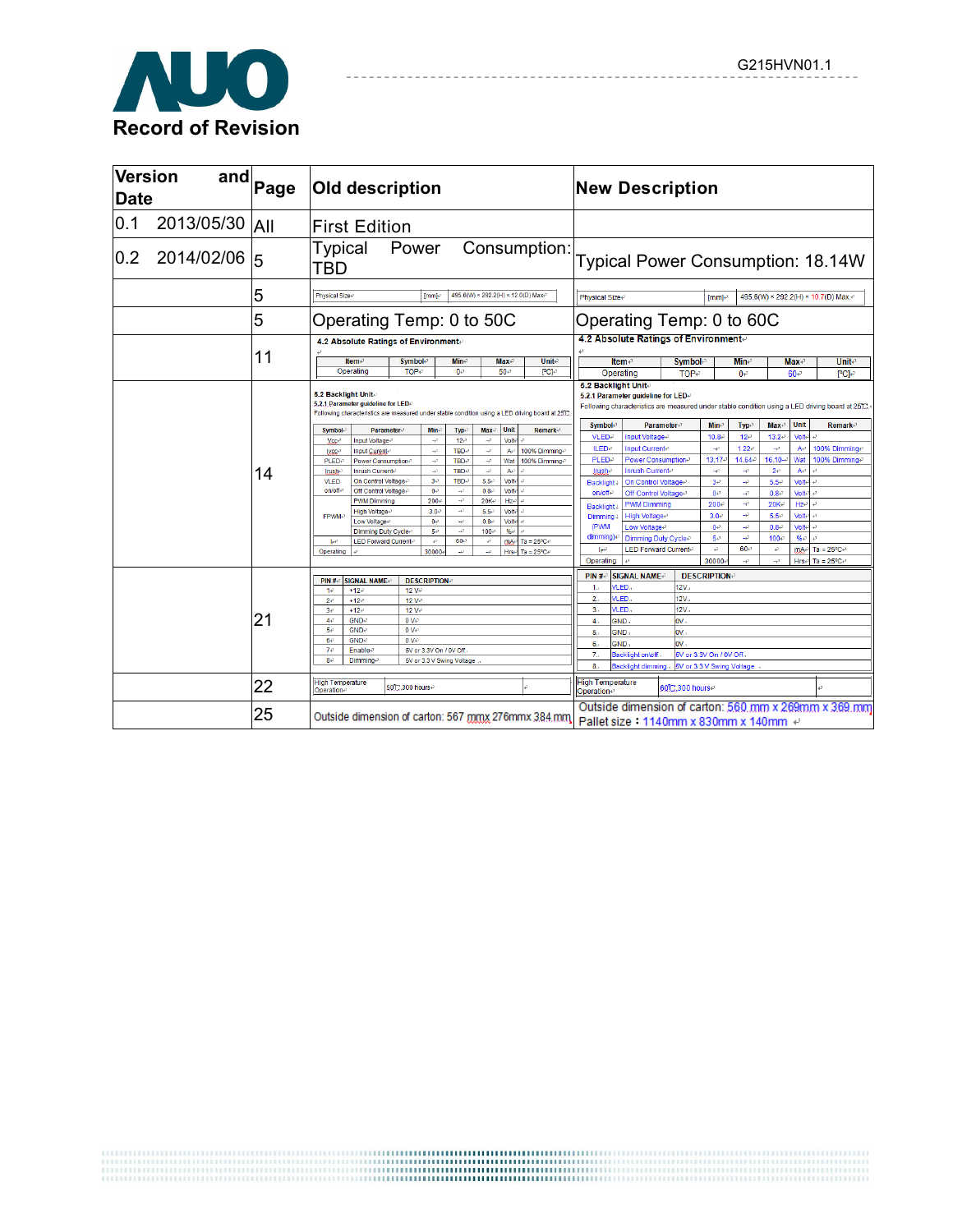# **1. Operating Precautions**

- 1) Since front polarizer is easily damaged, please be cautious and not to scratch it.
- 2) Be sure to turn off power supply when inserting or disconnecting from input connector.
- 3) Wipe off water drop immediately. Long contact with water may cause discoloration or spots.
- 4) When the panel surface is soiled, wipe it with absorbent cotton or soft cloth.
- 5) Since the panel is made of glass, it may be broken or cracked if dropped or bumped on hard surface.
- 6) Since CMOS LSI is used in this module, take care of static electricity and insure human earth when handling.
- 7) Do not open nor modify the module assembly.
- 8) Do not press the reflector sheet at the back of the module to any direction.
- 9) In case if a module has to be put back into the packing container slot after it was taken out from the container, do not press the center of the LED Reflector edge. Instead, press at the far ends of the LED Reflector edge softly. Otherwise the TFT Module may be damaged.
- 10) At the insertion or removal of the Signal Interface Connector, be sure not to rotate nor tilt the Interface Connector of the TFT Module.
- 11) TFT-LCD Module is not allowed to be twisted & bent even force is added on module in a very short time. Please design your display product well to avoid external force applying to module by end-user directly.
- 12) Small amount of materials without flammability grade are used in the TFT-LCD module. The TFT-LCD module should be supplied by power complied with requirements of Limited Power Source (IEC60950-1 or UL60950-1), or be applied exemption.
- 13) Severe temperature condition may result in different luminance, response time.
- 14) Continuous operating TFT-LCD Module under high temperature environment may accelerate LED light bar exhaustion and reduce luminance dramatically.
- 15) The data on this specification sheet is applicable when TFT-LCD module is placed in landscape position.
- 16) Continuous displaying fixed pattern may induce image sticking. It's recommended to use screen saver or moving content periodically if fixed pattern is displayed on the screen.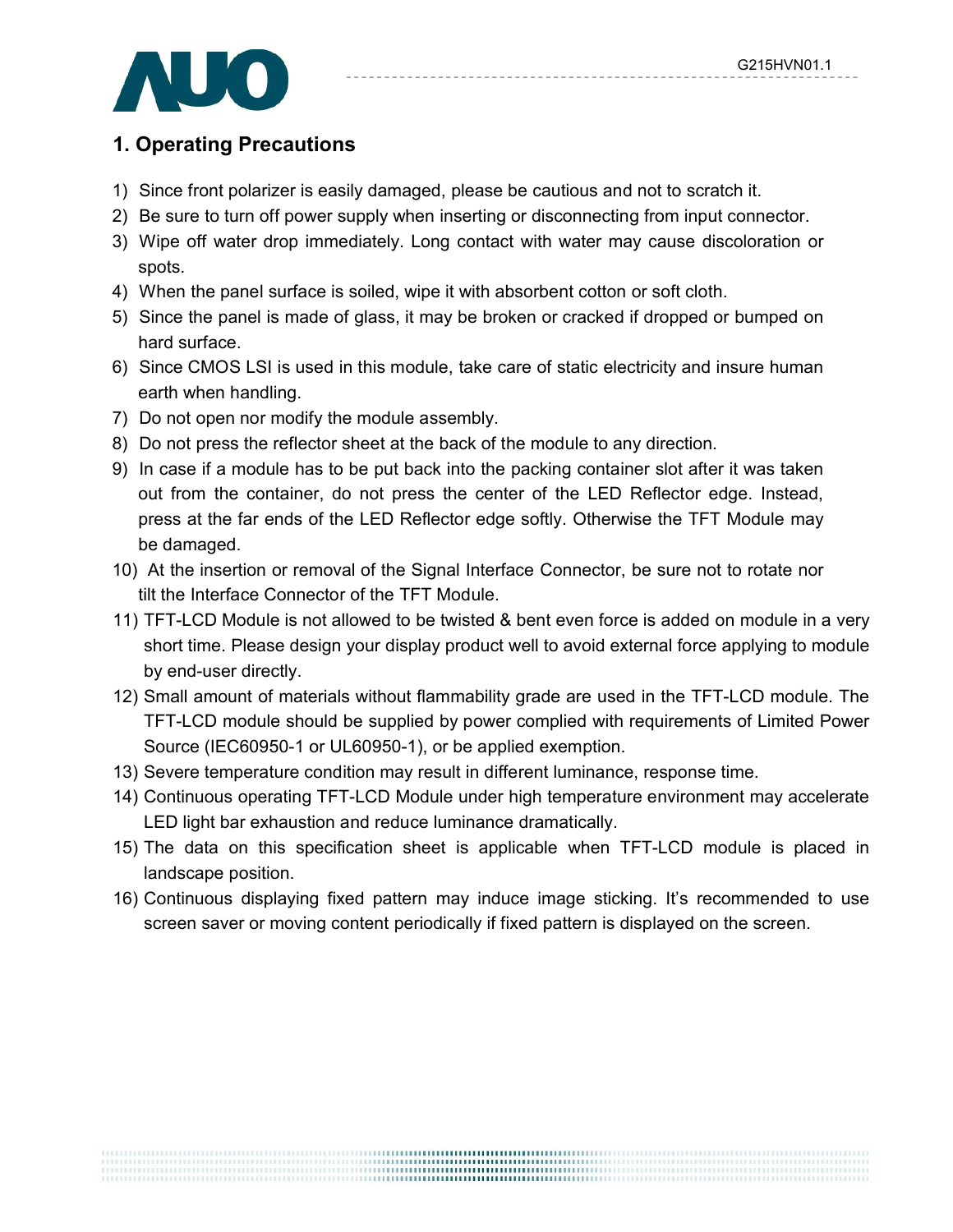

### **2. General Description**

This specification applies to the 21.5 inch-wide Color TFT-LCD Module G215HVN01.1. The display supports the Full HD - 1920(H) x 1080(V) screen format and 16.7M colors (RGB 8-bits data). All input signals are dual channel LVDS interface.

LED driver board is included. G215HVN01.1 is designed for industrial display applications.

## **2.1 Display Characteristics**

The following items are characteristics summary on the table under 25 ℃ condition:

| <b>Items</b>                                                     | <b>Unit</b>                                | <b>Specifications</b>                                                             |
|------------------------------------------------------------------|--------------------------------------------|-----------------------------------------------------------------------------------|
| Screen Diagonal                                                  | [inch]                                     | 21.5                                                                              |
| <b>Active Area</b>                                               | [mm]                                       | 476.64 (H) x 268.11 (V)                                                           |
| Pixels H x V                                                     |                                            | 1920(x3) x 1080                                                                   |
| <b>Pixel Pitch</b>                                               | [mm]                                       | $0.24825 \times 0.24825$                                                          |
| <b>Pixel Arrangement</b>                                         |                                            | R.G.B. Vertical Stripe                                                            |
| Display Mode                                                     |                                            | VA Mode, Normally Black                                                           |
| Nominal Input Voltage (VDD)                                      | [Volt]                                     | $+5.0V$                                                                           |
| <b>Typical Power Consumption</b>                                 | [Watt]                                     | 18.14 W (Cell 3.5W + LED 14.64W)<br>(with LED driver board, all white<br>pattern) |
| Weight                                                           | [Grams]                                    | TBD (max.)                                                                        |
| <b>Physical Size</b>                                             | [mm]                                       | 495.6(W) × 292.2(H) × 10.7(D) Max                                                 |
| <b>Electrical Interface</b>                                      |                                            | Dual channel LVDS                                                                 |
| <b>Surface Treatment</b>                                         |                                            | Anti-glare, Hardness 3H                                                           |
| <b>Support Color</b>                                             |                                            | 16.7M colors (RGB 8 bits)                                                         |
| <b>Temperature Range</b><br>Operating<br>Storage (Non-Operating) | $\mathfrak{l}^{\circ}$ C]<br>$[^{\circ}C]$ | $0\nthicksim 60^{\circ}$ C<br>$-20 - 60$ °C                                       |
| RoHS Compliance                                                  |                                            | RoHS Compliance                                                                   |
| <b>Light Bar Unit</b>                                            |                                            | LED, Non-Replaceable                                                              |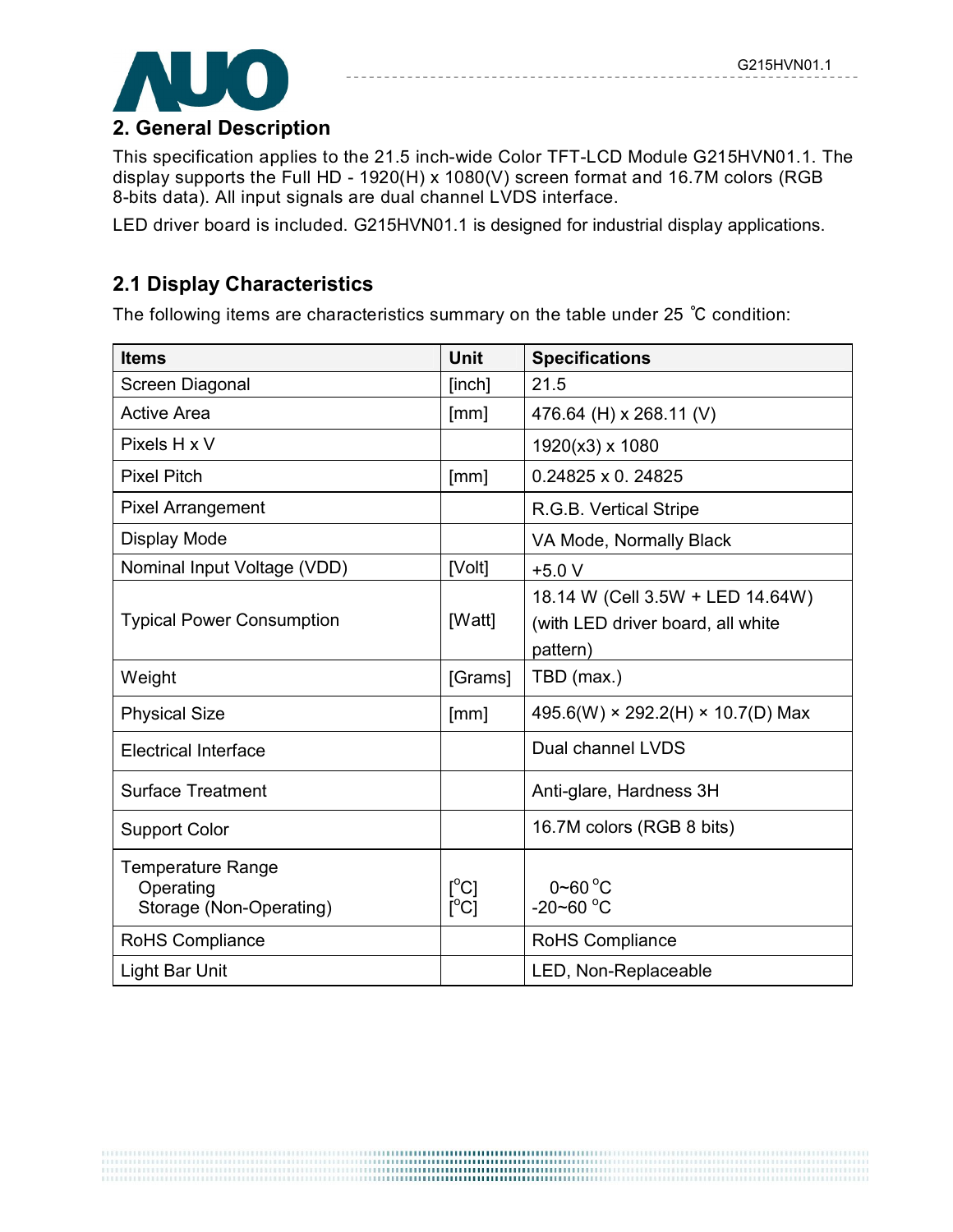

# **2.2 Optical Characteristics**

The optical characteristics are measured under stable conditions at 25℃.

| Item                                | <b>Unit</b> | <b>Conditions</b>              | Min.                         | Typ.  | Max.                         | <b>Note</b>    |
|-------------------------------------|-------------|--------------------------------|------------------------------|-------|------------------------------|----------------|
| <b>White Luminance</b>              | [cd/m2]     | 100% Dimming<br>(center point) | 200                          | 250   |                              | 1              |
| Uniformity                          | $\%$        | 9 Points                       | 75                           | 80    |                              | 1, 2, 3        |
| <b>Contrast Ratio</b>               |             |                                | 3000                         | 5000  |                              | $\overline{4}$ |
| Cross talk                          | $\%$        |                                |                              |       | 1.5                          | 5              |
|                                     | [msec]      | Rising                         | $\qquad \qquad \blacksquare$ | 10    | 12                           |                |
| <b>Response Time</b>                | [msec]      | Falling                        |                              | 6     | $\overline{7}$               | 6              |
|                                     | [msec]      | Raising + Falling              | $\qquad \qquad \blacksquare$ | 16    | 19                           |                |
|                                     | [degree]    | Horizontal<br>(Right)          | 75                           | 89    |                              |                |
|                                     | [degree]    | $CR = 10$<br>(Left)            | 75                           | 89    | -                            |                |
| <b>Viewing Angle</b>                | [degree]    | Vertical<br>(Upper)            | 75                           | 89    |                              | $\overline{7}$ |
|                                     | [degree]    | $CR = 10$<br>(Lower)           | 75                           | 89    | $\qquad \qquad \blacksquare$ |                |
|                                     |             | Red x                          |                              | 0.639 | $\qquad \qquad \blacksquare$ |                |
|                                     |             | Red y                          | $\overline{\phantom{a}}$     | 0.333 | -                            |                |
|                                     |             | Green x                        |                              | 0.334 |                              |                |
| Color / Chromaticity<br>Coordinates |             | Green y                        |                              | 0.623 |                              |                |
| (CIE 1931)                          |             | Blue x                         | $\overline{\phantom{a}}$     | 0.155 | -                            |                |
|                                     |             | Blue y                         | $\overline{\phantom{0}}$     | 0.048 |                              |                |
|                                     |             | White x                        | $\overline{\phantom{0}}$     | 0.313 |                              |                |
|                                     |             | White y                        | $\blacksquare$               | 0.329 | $\overline{\phantom{a}}$     |                |
| <b>Color Gamut</b>                  | %           |                                |                              | 72    |                              |                |

#### Note 1: Measurement method

Equipment Pattern Generator, Power Supply, Digital Voltmeter, Luminance meter (SR\_3 or equivalent)

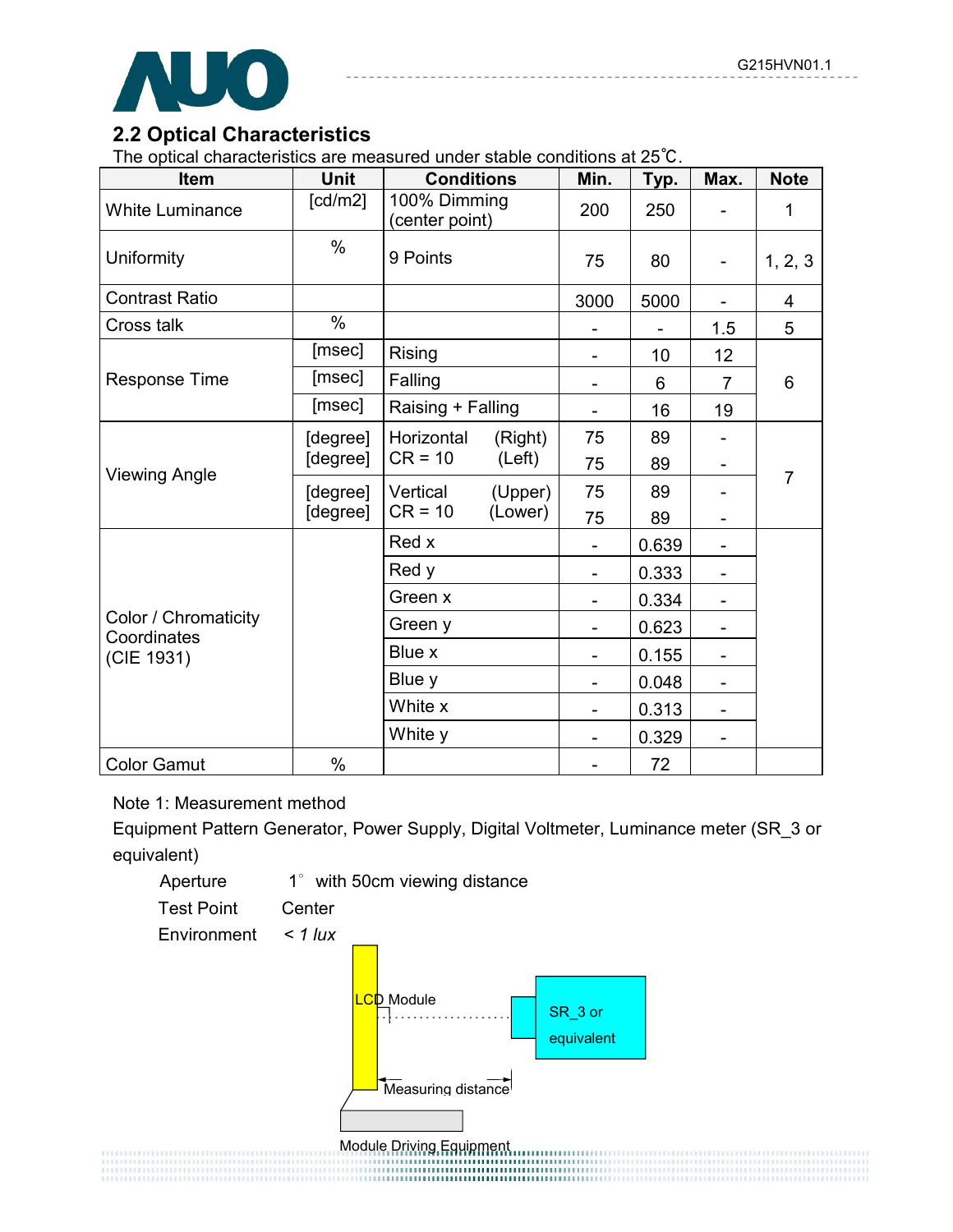

Note 2: Definition of 9 points position (Display active area : 304.128(H) x 228.096(V))



Note 3: The luminance uniformity of 9 points is defined by dividing the minimum luminance values by the maximum test point luminance

Minimum Brightness of nine points

 $\delta_{\text{W9}}$  =  $\frac{1}{\text{Maximum~Brightness of nine points}}$ 

Note 4: Definition of contrast ratio (CR):

Contrast ratio (CR)= Brightness on the "White" state Brightness on the "Black" state

Note 5: Definition of cross talk (CT)

 $CT = | YB - YA | / YA \times 100 (%)$ Where

YA = Luminance of measured location without gray level 0 pattern (cd/m2) YB = Luminance of measured location with gray level 0 pattern (cd/m2)



,,,,,,,,,,,,,,,,,,,,,,,,,,,,,,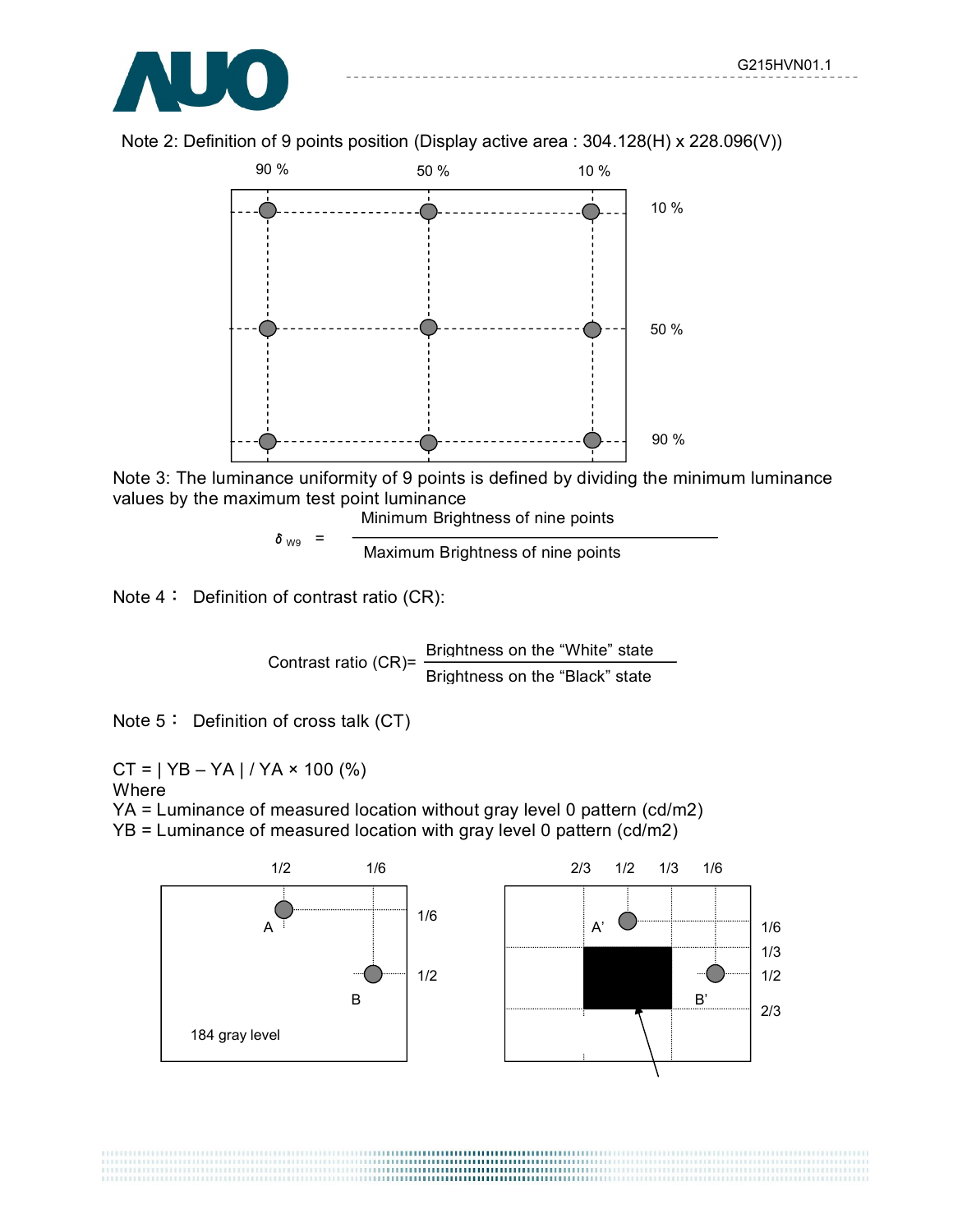Note 8: Note 8:



Note 6: Definition of response time:

The output signals of photo detector are measured when the input signals are changed from "White" to "Black" (falling time) and from "Black" to "White" (rising time), respectively. The response time interval is between 10% and 90% of amplitudes. Please refer to the figure as below.



#### Note 7: Definition of viewing angle

Viewing angle is the measurement of contrast ratio  $\geq 10$ , at the screen center, over a 180° horizontal and 180° vertical range (off-normal viewing angles). The 180° viewing angle range is broken down as below: 90° (θ) horizontal left and right, and 90° (Φ) vertical high (up) and low (down). The measurement direction is typically perpendicular to the display surface with the screen rotated to its center to develop the desired measurement viewing angle.



#### Definition of Gamma Value

 Generally, Gamma Value is defined as the slope of a Gray Level – Luminance curve in log-log space, that is

> .......................

 $\gamma$  = d log(Luminance) / d log(Gray Level)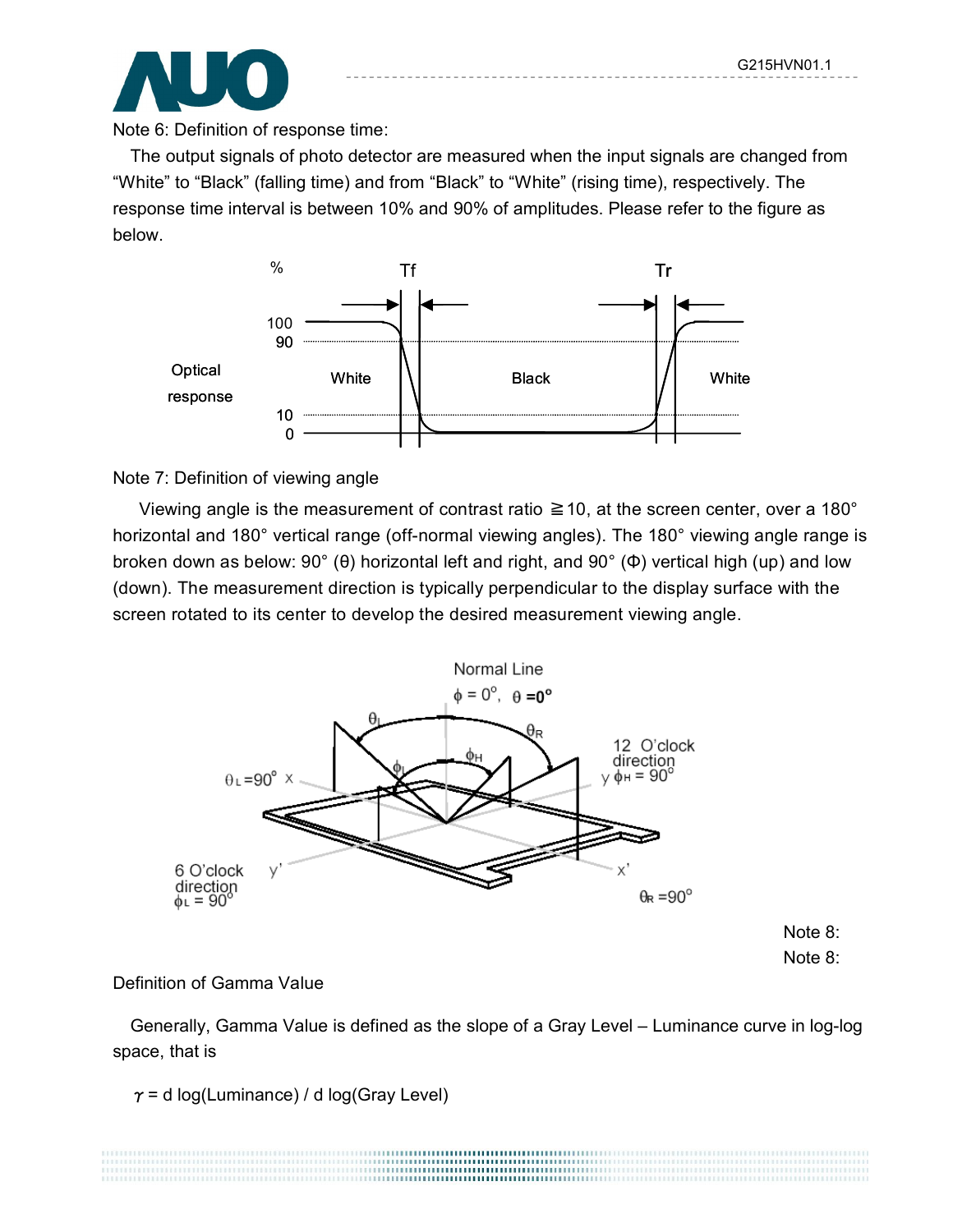

The Gamma Value defined in this spec is Linear Regression ( $\gamma$  1,  $\gamma$  2,  $\gamma$  3...,  $\gamma$  16).  $\gamma$  1 to  $\gamma$  16 are the section gamma of the following 17 sampling points, GL(0), GL(16), GL(32), GL(48), GL(64), GL(80), GL(96), GL(112), GL(128), GL(144), GL(160), GL(176), GL(192), GL(208), GL(224), GL(240) and GL(255), in 8 bits input.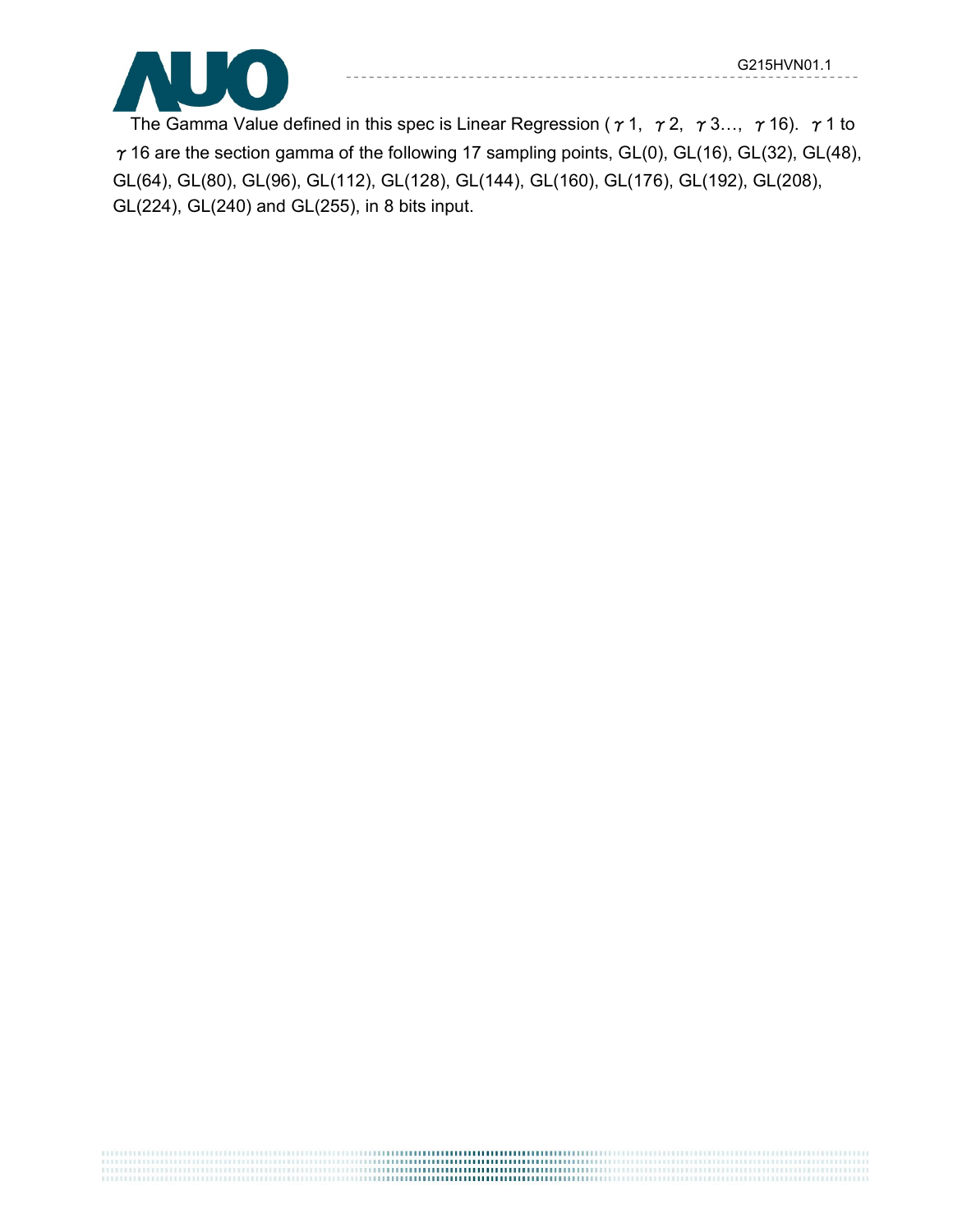

# **3. Functional Block Diagram**

The following diagram shows the functional block of this model.

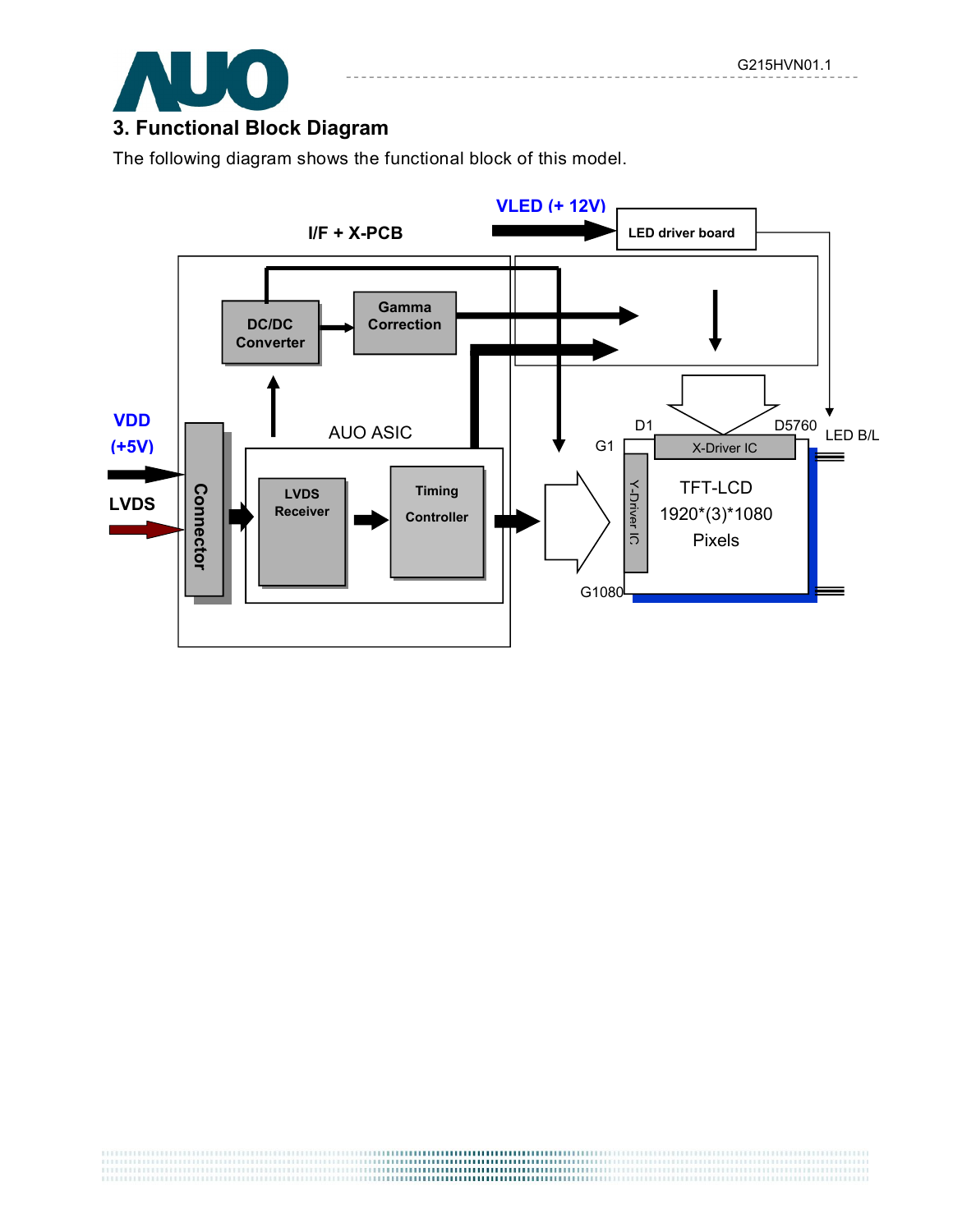------------



**4. Absolute Maximum Ratings**

# **4.1 Absolute Ratings of TFT LCD Module**

| <b>Item</b>     | Symbol | Min | <b>Max</b> | Unit   |  |
|-----------------|--------|-----|------------|--------|--|
| Logic/LCD Drive | VDD.   |     | 5.5        | [Volt] |  |

## **4.2 Absolute Ratings of Environment**

| <b>Item</b>               | <b>Symbol</b> | Min   | <b>Max</b> | Unit                                                |
|---------------------------|---------------|-------|------------|-----------------------------------------------------|
| Operating                 | TOP           |       | 60         | $\mathsf{I}^\circ\mathsf{C} \mathsf{I}$             |
| <b>Operation Humidity</b> | <b>HOP</b>    |       | 90         | [%RH]                                               |
| Storage                   | TST           | $-20$ | 60         | $\mathop{\rm l\hspace{0.05cm}}\nolimits^{\circ}$ Cl |
| <b>Storage Humidity</b>   | HST           | b     | 90         | [%RH]                                               |

Note: Maximum Wet-Bulb should be 39°C and no condensation.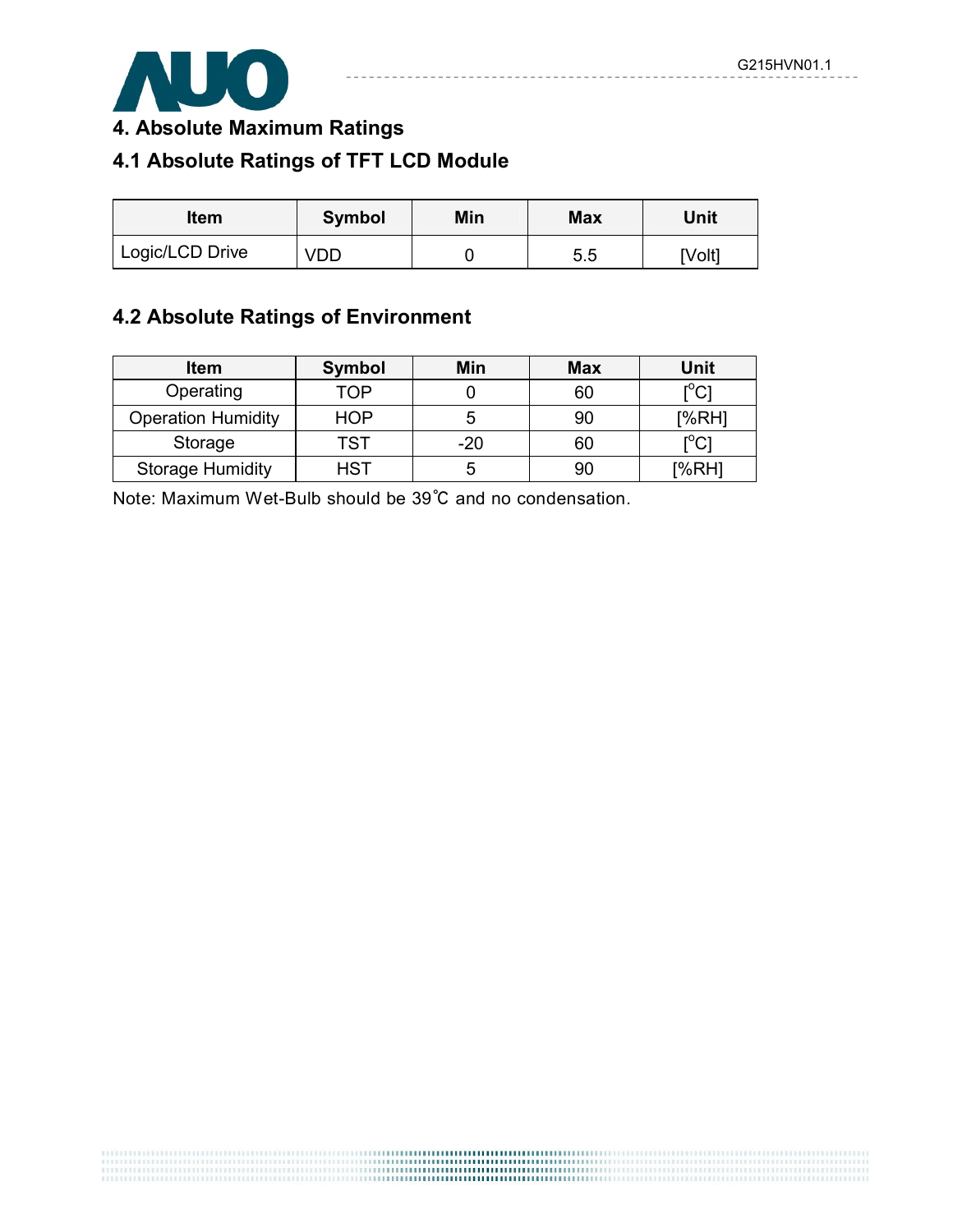

**5. Electrical Characteristics**

## **5.1 TFT LCD Module**

#### **5.1.1 Power Specification**

| Symbol     | <b>Parameter</b>             | Min | Тур | <b>Max</b> | <b>Unit</b>  | <b>Remark</b>            |
|------------|------------------------------|-----|-----|------------|--------------|--------------------------|
| <b>VDD</b> | Logic/LCD Drive<br>Voltage   | 4.5 | 5.0 | 5.5        | [Volt]       | ±10%                     |
| <b>IDD</b> | <b>VDD Current</b>           |     |     |            |              | <b>All White Pattern</b> |
|            |                              |     | 0.7 | 0.8        | [A]          | (VDD=5 V, at 60Hz)       |
| Irush      | <b>LCD Inrush</b><br>Current |     |     | 3          | [A]          | Note 1                   |
|            |                              |     |     |            |              | <b>All White Pattern</b> |
| <b>PDD</b> | <b>VDD Power</b>             |     | 3.5 | 4.4        | <b>IWatt</b> | (VDD=5 V, at 60Hz)       |

Note 1: Measurement condition:

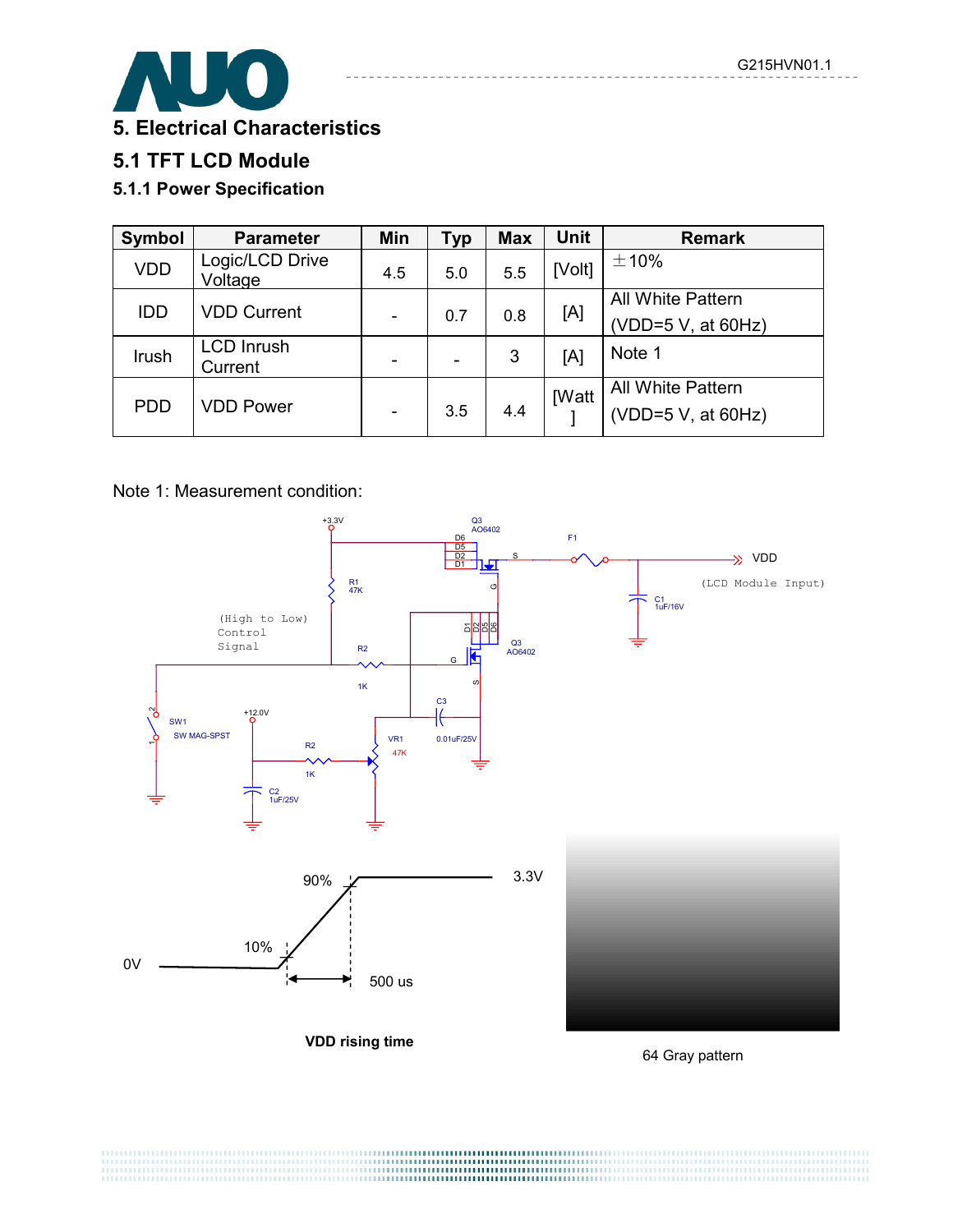

### **5.1.2 Signal Electrical Characteristics**

Input signals shall be low or Hi-Z state when VDD is off.

| Symbol      | <b>Item</b>                               | Min.   | Typ.                     | Max.   | <b>Unit</b> | <b>Remark</b>     |
|-------------|-------------------------------------------|--------|--------------------------|--------|-------------|-------------------|
| <b>VTH</b>  | Differential Input High Threshold         |        | -                        | $+100$ |             | $[mV]$ VCM=1.2V   |
| <b>VTL</b>  | Differential Input Low Threshold          | $-100$ |                          |        | [mV]        | $VCM=1.2V$        |
| <b>VID</b>  | Input Differential Voltage                |        | $\overline{\phantom{a}}$ | 600    | [mV]        |                   |
| <b>VICM</b> | Differential Input Common Mode<br>Voltage |        | $+1.2$                   | $+1.5$ | [V]         | VTH/VTL=<br>100mV |

Note: LVDS Signal Waveform.

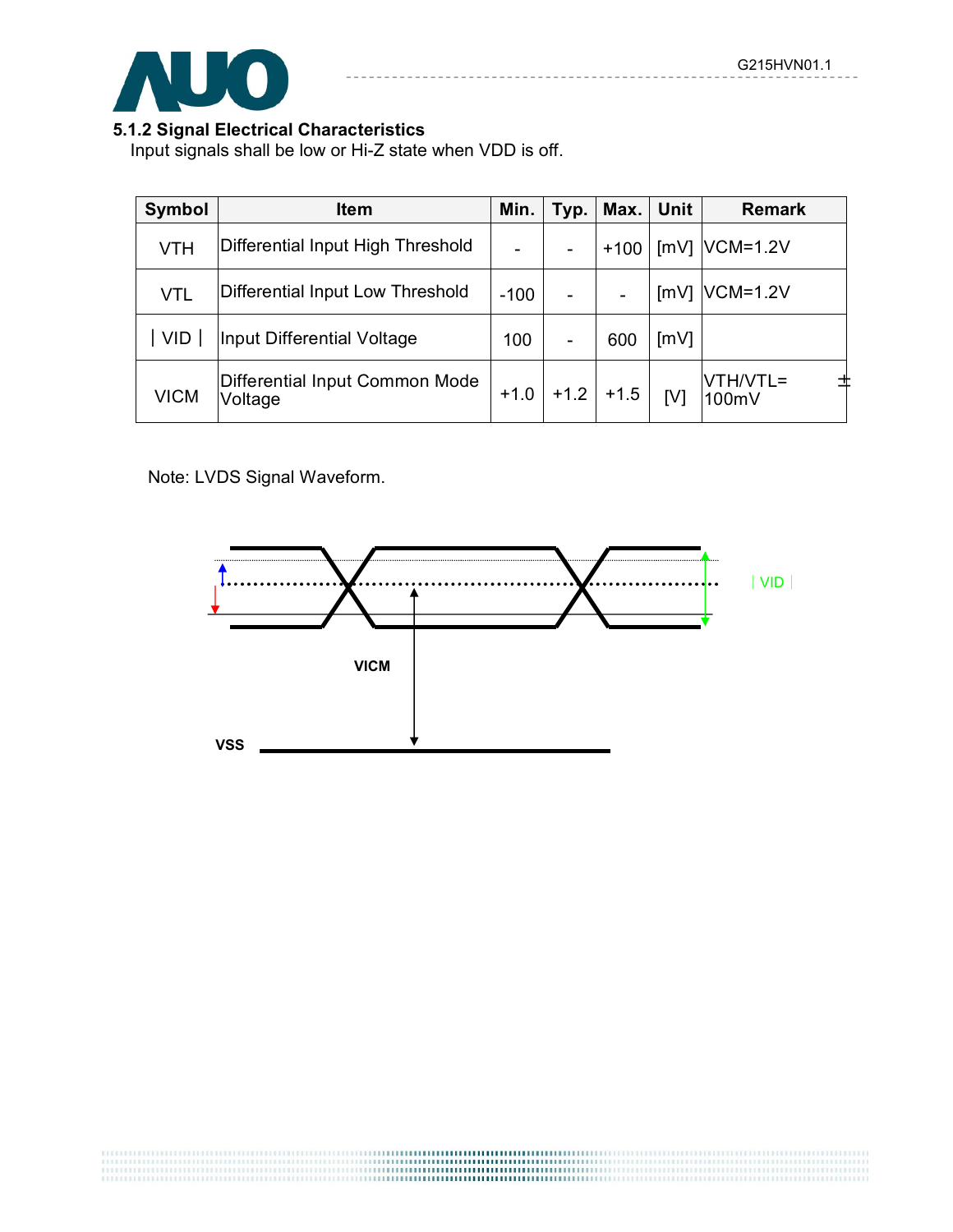

#### **5.2 Backlight Unit 5.2.1 Parameter guideline for LED**

Following characteristics are measured under stable condition using a LED driving board at

25℃. .

| Symbol           | <b>Parameter</b>           | <b>Min</b>                   | <b>Typ</b> | <b>Max</b>     | <b>Unit</b> | <b>Remark</b>       |
|------------------|----------------------------|------------------------------|------------|----------------|-------------|---------------------|
| <b>VLED</b>      | Input Voltage              | 10.8                         | 12         | 13.2           | Volt        |                     |
| <b>ILED</b>      | <b>Input Current</b>       | $\qquad \qquad \blacksquare$ | 1.22       |                | A           | 100% Dimming        |
| <b>PLED</b>      | <b>Power Consumption</b>   | 13.17                        | 14.64      | $16.10 -$      | Wat         | 100% Dimming        |
| Irush            | <b>Inrush Current</b>      |                              |            | $\overline{2}$ | A           |                     |
| <b>Backlight</b> | On Control Voltage         | 3                            | -          | 5.5            | Volt        |                     |
| on/off           | <b>Off Control Voltage</b> | $\overline{0}$               |            | 0.8            | Volt        |                     |
| <b>Backlight</b> | <b>PWM Dimming</b>         | 200                          |            | 20K            | Hz          |                     |
| Dimming          | <b>High Voltage</b>        | 3.0                          |            | 5.5            | Volt        |                     |
| (PWM             | Low Voltage                | $\mathbf 0$                  |            | 0.8            | Volt        |                     |
| dimming)         | <b>Dimming Duty Cycle</b>  | 5                            |            | 100            | $\%$        |                     |
| ΙF               | <b>LED Forward Current</b> |                              | 60         |                | mA          | Ta = $25^{\circ}$ C |
| Operating        |                            | 30000                        |            |                | <b>Hrs</b>  | Ta = $25^{\circ}$ C |

Note 1: Ta means ambient temperature of TFT-LCD module.

- Note 3: Operating life means brightness goes down to 50% initial brightness. Min. operating life time is estimated data.
- Note 4: LED light bar structure: ( 7 strings x 10pcs / string =70 pcs LED)

Note 2: If TFT-LCD module is driven at high ambient temperature & humidity condition. The operating life will be reduced.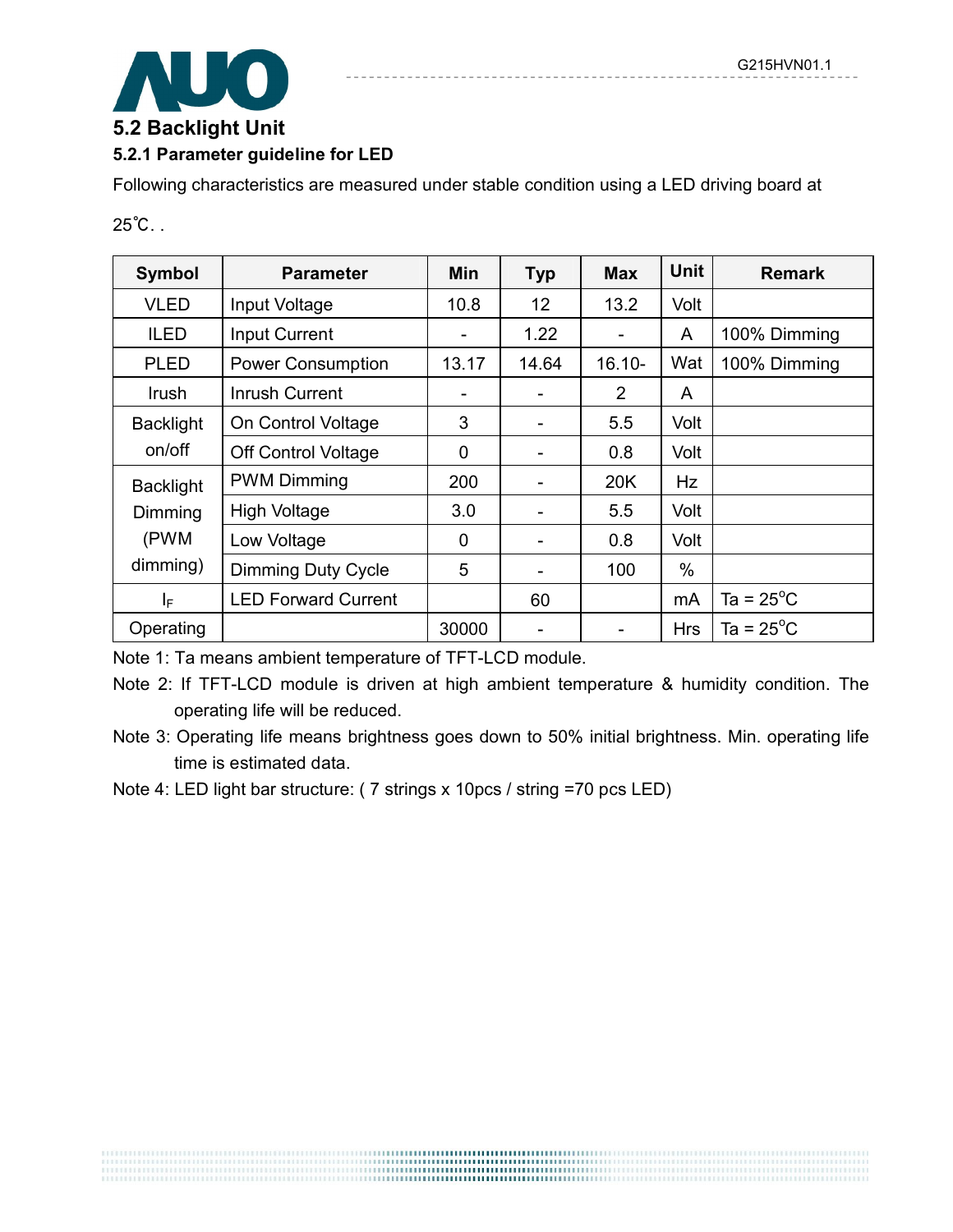

# **6.1 Pixel Format Image**

Following figure shows the relationship between input signal and LCD pixel format.



### **6.2 Scanning Direction**

The following figures show the image seen from the front view. The arrow indicates the direction of scan.

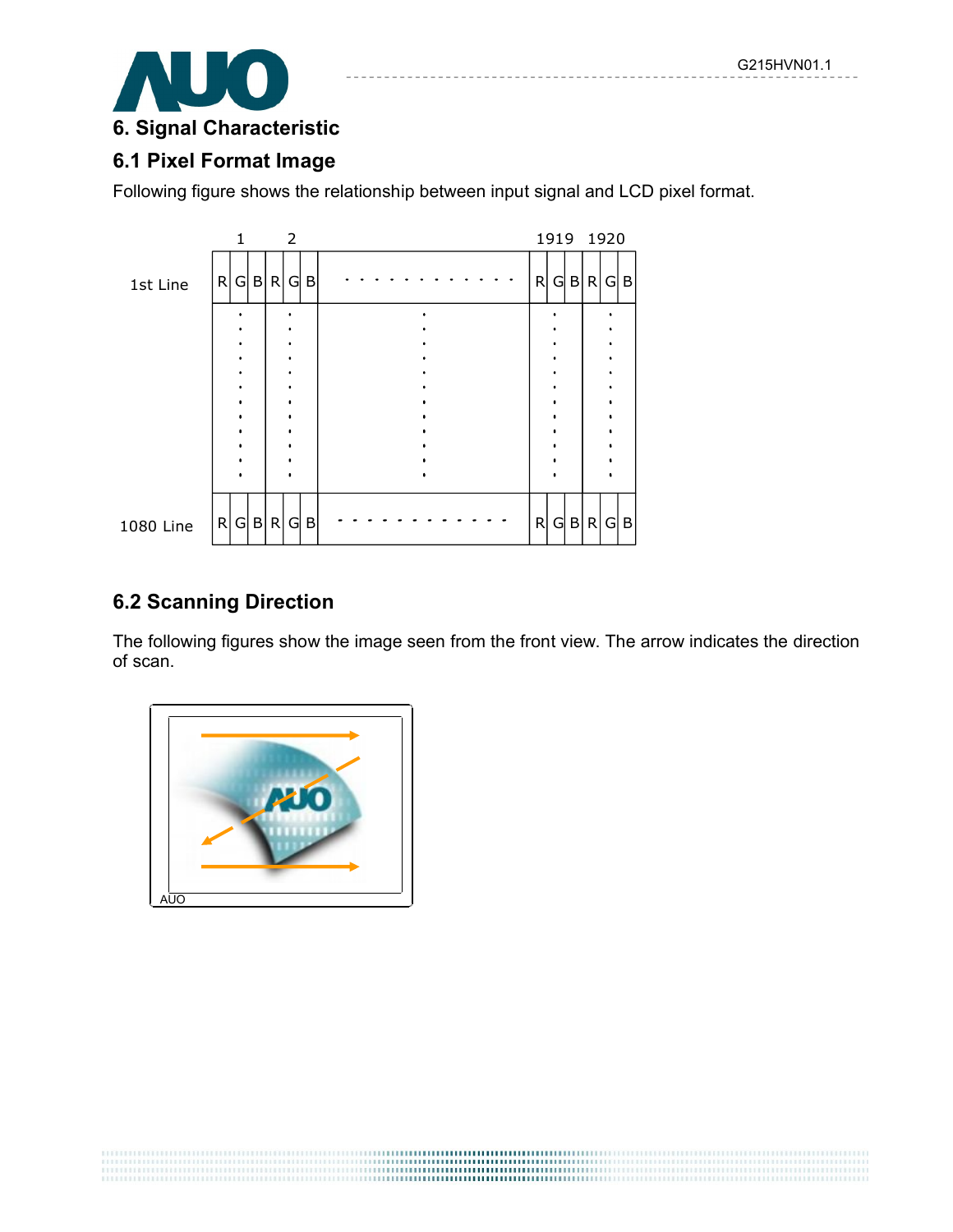

## **6.3 Signal Description**

The module using a pair of LVDS receiver SN75LVDS82(Texas Instruments) or compatible. LVDS is a differential signal technology for LCD interface and high speed data transfer device. Transmitter shall be SN75LVDS83(negative edge sampling) or compatible**.** The first LVDS port(RxOxxx) transmits odd pixels while the second LVDS port(RxExxx) transmits even pixels.

| Pin#           | <b>Signal Name</b>  | <b>Description</b>                                  |
|----------------|---------------------|-----------------------------------------------------|
| 1              | RXinO0-             | Negative LVDS differential data input (Odd data)    |
| $\overline{2}$ | RXinO0+             | Positive LVDS differential data input (Odd data)    |
| 3              | RXinO1-             | Negative LVDS differential data input (Odd data)    |
| 4              | RXinO1+             | Positive LVDS differential data input (Odd data)    |
|                | RXinO2-             | Negative LVDS differential data input (Odd data,    |
| 5              |                     | H-Sync, V-Sync, DSPTMG)                             |
|                | RXinO <sub>2+</sub> | Positive LVDS differential data input (Odd data,    |
| 6              |                     | H-Sync, V-Sync, DSPTMG)                             |
| $\overline{7}$ | <b>GND</b>          | Power Ground                                        |
| 8              | RxOCLKIN-           | Negative LVDS differential clock input (Odd clock)  |
| 9              | RxOCLKIN+           | Positive LVDS differential clock input (Odd clock)  |
| 10             | RXinO3-             | Negative LVDS differential data input (Odd data)    |
| 11             | RXinO3+             | Positive LVDS differential data input (Odd data)    |
| 12             | RXinE0-             | Negative LVDS differential data input (Even data)   |
| 13             | RXinE0+             | Positive LVDS differential data input (Even data)   |
| 14             | <b>GND</b>          | Power Ground                                        |
| 15             | RXinE1-             | Positive LVDS differential data input (Even data)   |
| 16             | RXinE1+             | Negative LVDS differential data input (Even data)   |
| 17             | <b>GND</b>          | Power Ground                                        |
| 18             | RXinE2-             | Negative LVDS differential data input (Even data)   |
| 19             | RXinE2+             | Positive LVDS differential data input (Even data)   |
| 20             | RxECLKIN-           | Negative LVDS differential clock input (Even clock) |
| 21             | RxECLKIN+           | Positive LVDS differential clock input (Even clock) |
| 22             | RXinE3-             | Negative LVDS differential data input (Even data)   |
| 23             | RXinE3+             | Positive LVDS differential data input (Even data)   |
| 24             | <b>GND</b>          | Power Ground                                        |
| 25             | <b>NC</b>           | No connection (for AUO test only. Do not connect)   |
| 26             | <b>NC</b>           | No connection (for AUO test only. Do not connect)   |
| 27             | <b>NC</b>           | No connection (for AUO test only. Do not connect)   |
| 28             | <b>VDD</b>          | Power +5V                                           |
| 29             | <b>VDD</b>          | Power +5V                                           |
| 30             | <b>VDD</b>          | Power +5V                                           |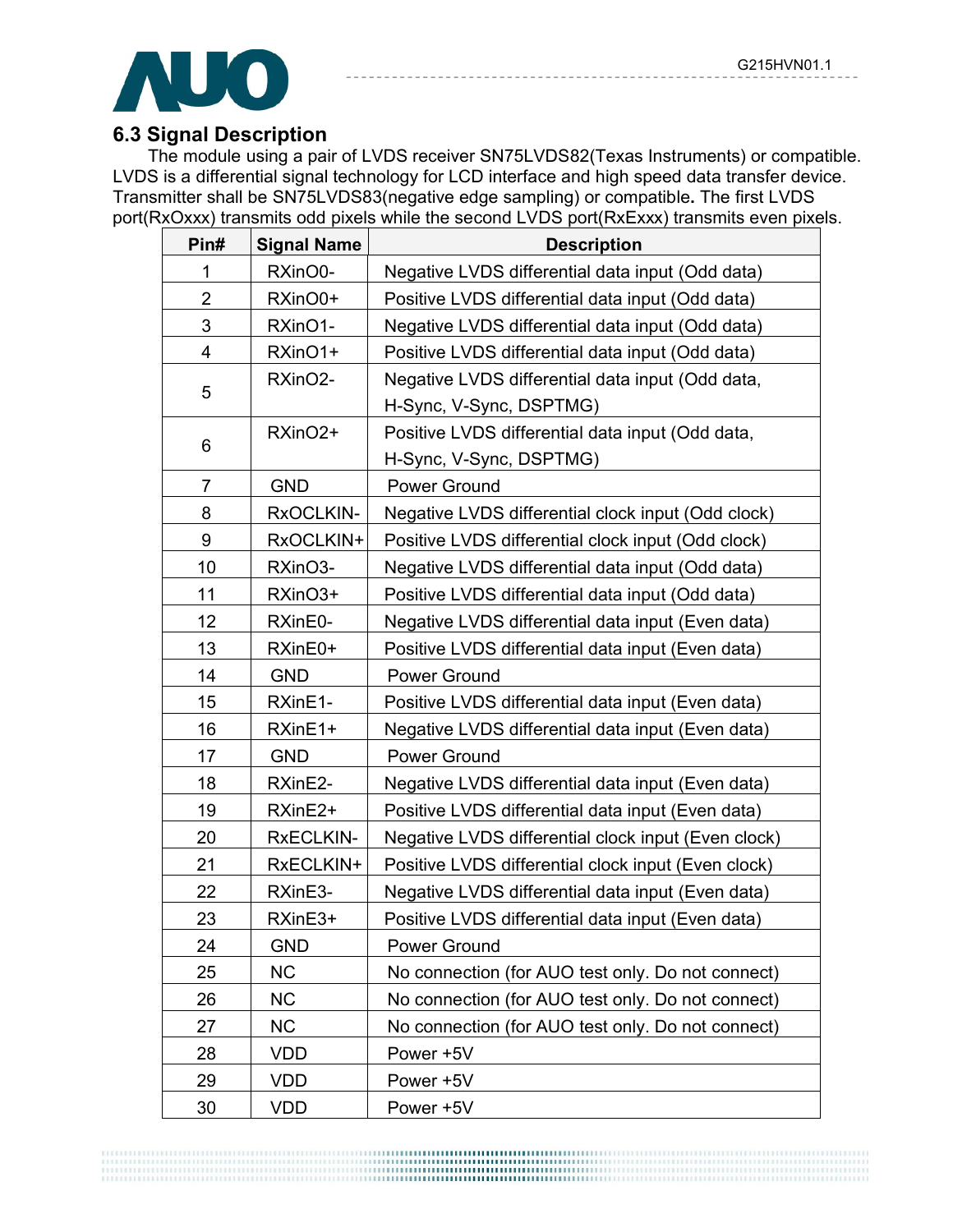

# **6.4 The Input Data Format**

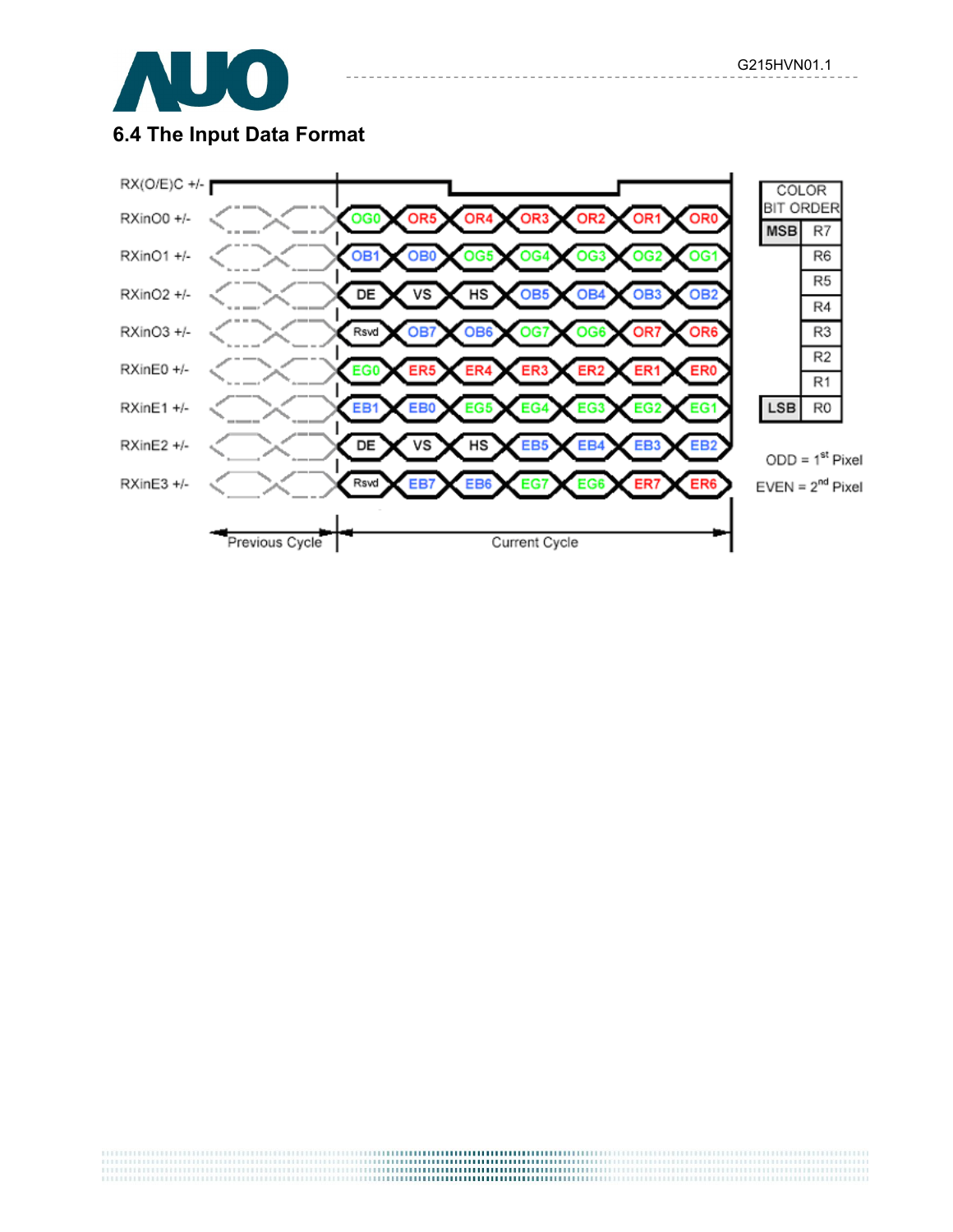

# **6.5 Interface Timing 6.5.1 Timing Characteristics**

| <b>Signal</b>       | <b>Parameter</b> |          | Symbol                      | Min. | Typ. | Max. | <b>Unit</b>                  |
|---------------------|------------------|----------|-----------------------------|------|------|------|------------------------------|
| <b>Clock Timing</b> | Clock frequency  |          | $1/\text{T}_{\text{Clock}}$ | 40   | 72   | 83   | <b>MHz</b>                   |
| <b>Vsync Timing</b> | Vertical         | Period   | $T_{V}$                     | 1088 | 1120 | 2047 |                              |
|                     | Section          | Active   | T <sub>VD</sub>             | 1080 | 1080 | 1080 | $\mathsf{T}_{\mathsf{Line}}$ |
|                     |                  | Blanking | $\mathsf{T}_{\mathsf{VB}}$  | 8    | 40   | 967  |                              |
| <b>Hsync Timing</b> | Horizontal       | Period   | Τн                          | 1034 | 1060 | 2047 |                              |
|                     | Section          | Active   | Тно                         | 960  | 960  | 960  | $T_{\text{Clock}}$           |
|                     |                  | Blanking | Тнв                         | 74   | 100  | 1087 |                              |
| <b>Frame Rate</b>   |                  |          | F                           | 50   | 60   | 75   | Hz                           |

Note: DE mode only.

Note : Typical value refer to VESA STANDARD

#### **6.5.2 Input Timing Diagram**

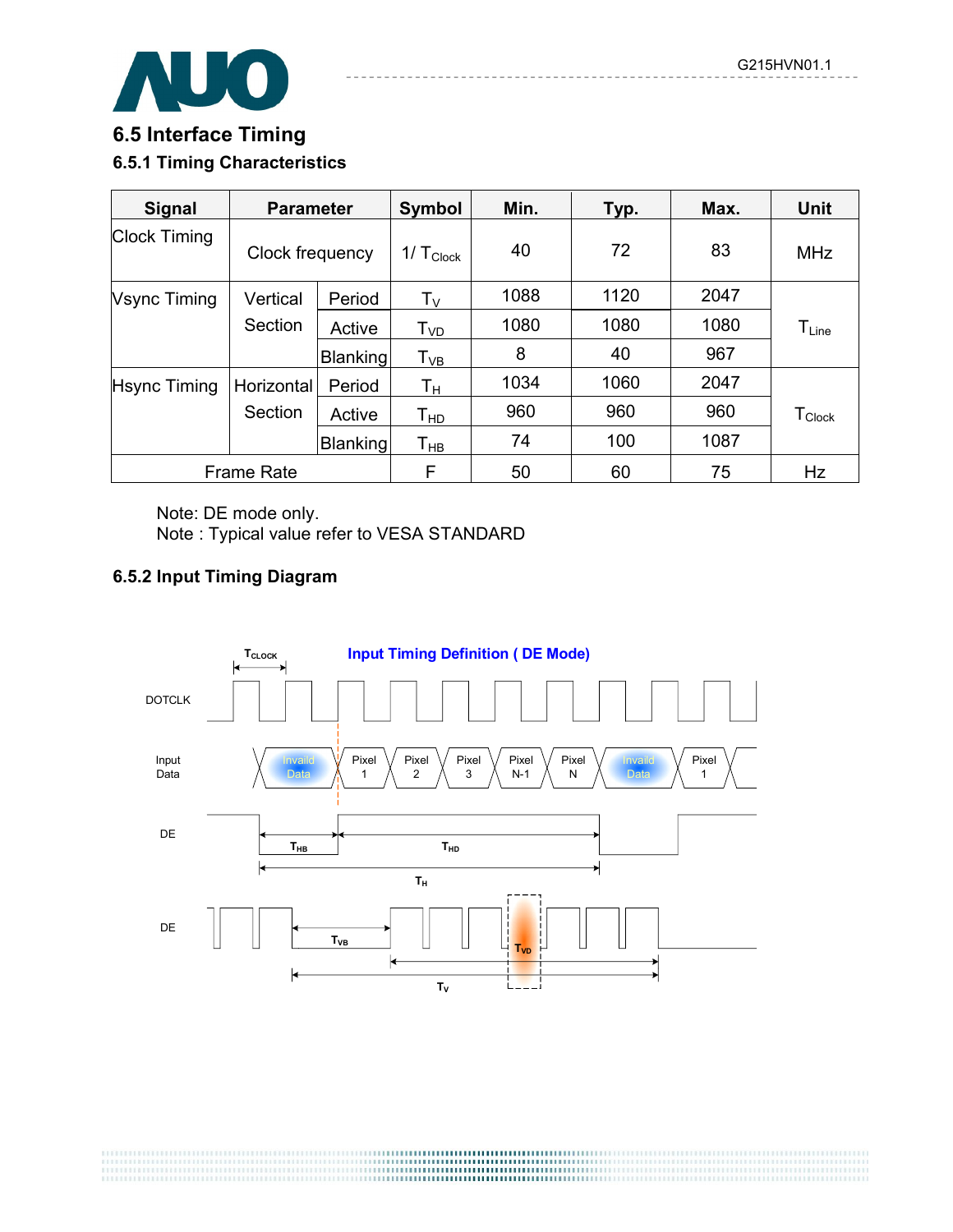

#### **6.6 Power ON/OFF Sequence**

VDD power and LED on/off sequence is as below. Interface signals are also shown in the chart. Signals from any system shall be Hi-Z state or low level when VDD is off.



#### **Power ON/OFF sequence timing**

| <b>Parameter</b> | Min.<br>Typ. |    | Max. | <b>Units</b> |  |
|------------------|--------------|----|------|--------------|--|
| T1               | 0.5          |    | 10   | [ms]         |  |
| T <sub>2</sub>   | 30           | 40 | 50   | [ms]         |  |
| T <sub>3</sub>   | 200          |    |      | [ms]         |  |
| <b>T4</b>        | 0.5          |    | 10   | [ms]         |  |
| T <sub>5</sub>   | 10           |    |      | [ms]         |  |
| T <sub>6</sub>   | 10           |    |      | [ms]         |  |
| <b>T7</b>        | 0            |    |      | [ms]         |  |
| T <sub>8</sub>   | 10           |    |      | [ms]         |  |
| T <sub>9</sub>   |              |    | 10   | [ms]         |  |
| <b>T10</b>       | 110          |    |      | [ms]         |  |
| T <sub>11</sub>  | 0            | 16 | 50   | [ms]         |  |
| T <sub>12</sub>  |              |    | 10   | [ms]         |  |
| T <sub>13</sub>  | 1000         |    |      | [ms]         |  |

The above on/off sequence should be applied to avoid abnormal function in the display. Please make sure to turn off the power when you plug the cable into the input connector or pull the cable out of the connector.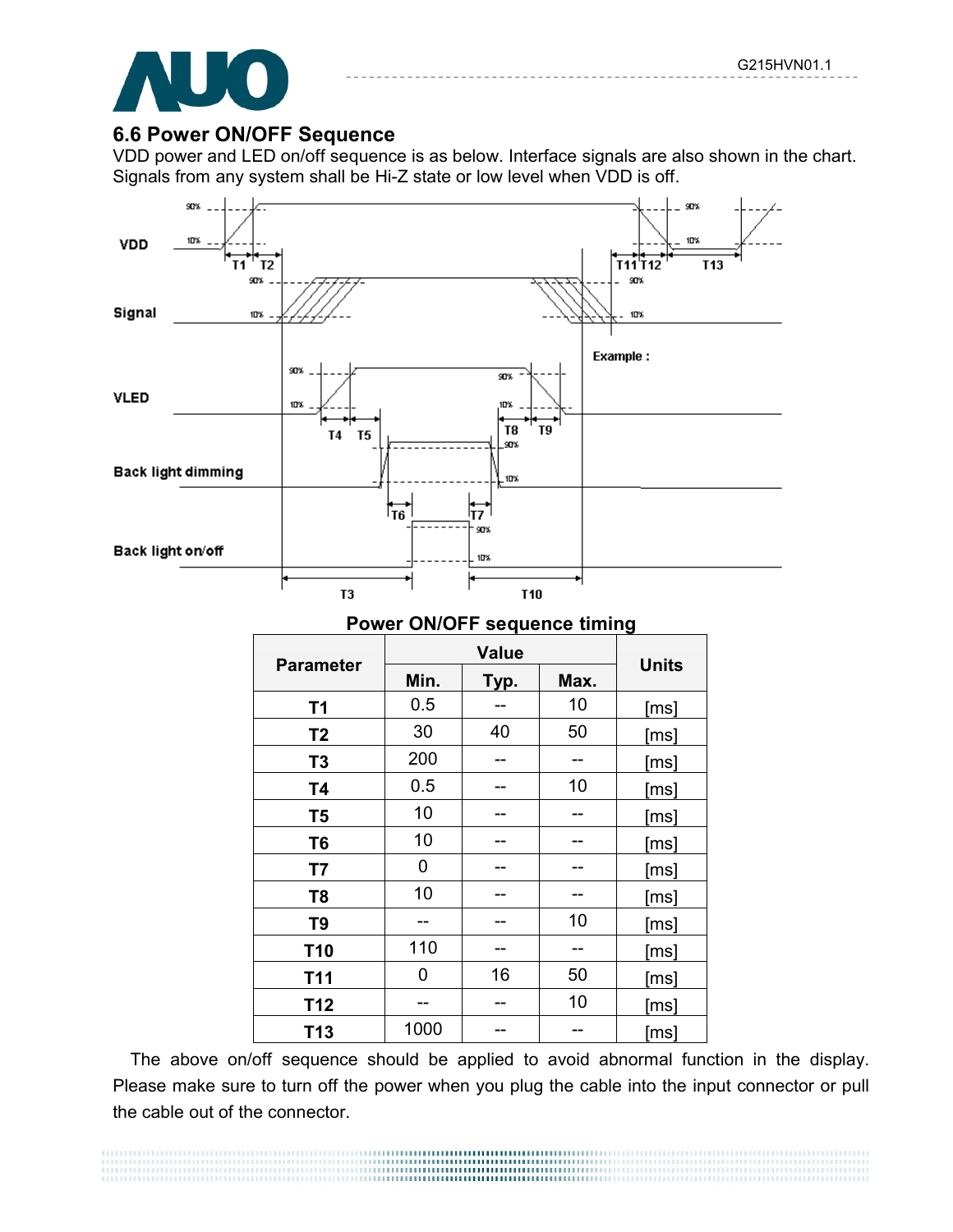

# **7. Connector & Pin Assignment**

Physical interface is described as for the connector on module. These connectors are capable of accommodating the following signals and will be following components.

## **7.1 TFT LCD Module: LVDS Connector**

| <b>Connector Name / Designation</b> | <b>Signal Connector</b>              |
|-------------------------------------|--------------------------------------|
| Manufacturer                        | JAE or compatible                    |
| Connector Model Number              | JAE (FI-XB30SRL-HF11) or equivalent. |
| <b>Mating Housing Part Number</b>   | FI-X30HL (JAE) or compatible         |

| Pin#           | <b>Signal Name</b>  | Pin# | <b>Signal Name</b> |
|----------------|---------------------|------|--------------------|
| 1              | RXinO0-             | 16   | RXinE1+            |
| $\overline{2}$ | RXinO0+             | 17   | <b>GND</b>         |
| 3              | RXinO1-             | 18   | RXinE2-            |
| 4              | RXinO1+             | 19   | RXinE2+            |
| 5              | RXinO2-             | 20   | <b>RxECLKIN-</b>   |
| 6              | RXinO <sub>2+</sub> | 21   | RxECLKIN+          |
| $\overline{7}$ | <b>GND</b>          | 22   | RXinE3-            |
| 8              | RxOCLKIN-           | 23   | RXinE3+            |
| 9              | RxOCLKIN+           | 24   | <b>GND</b>         |
| 10             | RXinO3-             | 25   | <b>NC</b>          |
| 11             | RXinO3+             | 26   | <b>NC</b>          |
| 12             | RXinE0-             | 27   | <b>NC</b>          |
| 13             | RXinE0+             | 28   | <b>VDD</b>         |
| 14             | <b>GND</b>          | 29   | <b>VDD</b>         |
| 15             | RXinE1-             | 30   | <b>VDD</b>         |

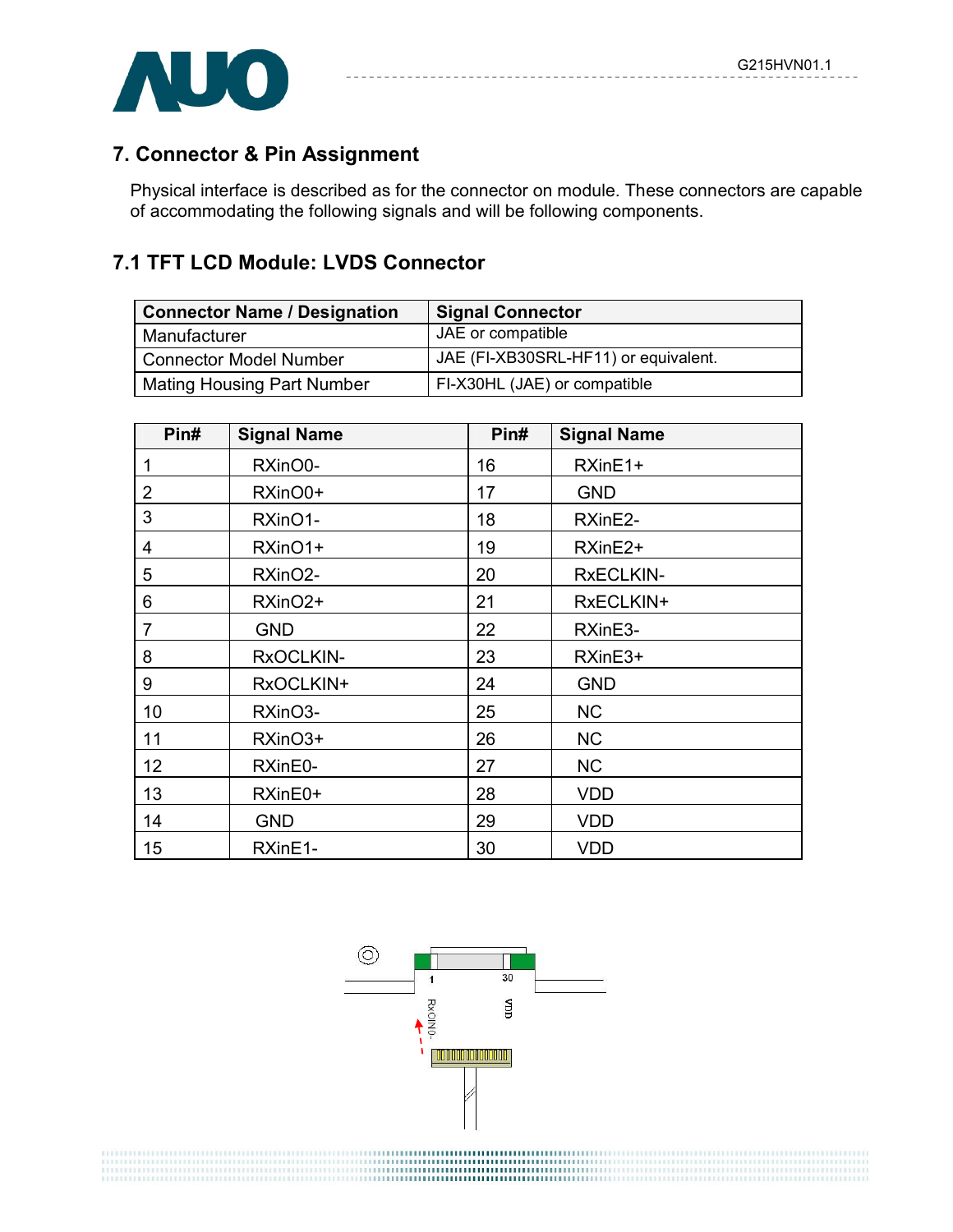

# **7.2 Backlight Unit: LED Connector**

| <b>Connector Name / Designation</b> | <b>LED Connector</b> |
|-------------------------------------|----------------------|
| Manufacturer                        | E&T                  |
| Connector Model Number              | 3806K-F08N-03L       |
| <b>Mating Model Number</b>          | H208K-P08N-02B       |

---------

| PIN#           | <b>SIGNAL NAME</b> | <b>DESCRIPTION</b>                          |
|----------------|--------------------|---------------------------------------------|
|                | <b>VLED</b>        | 12V                                         |
| $\overline{2}$ | <b>VLED</b>        | 12V                                         |
| 3              | <b>VLED</b>        | <b>12V</b>                                  |
| 4              | <b>GND</b>         | 0V                                          |
| 5              | <b>GND</b>         | l0V                                         |
| 6              | <b>GND</b>         | l0V                                         |
| 7              | Backlight on\off   | 5V or 3.3V On / 0V Off                      |
| 8              |                    | Backlight dimming 5V or 3.3 V Swing Voltage |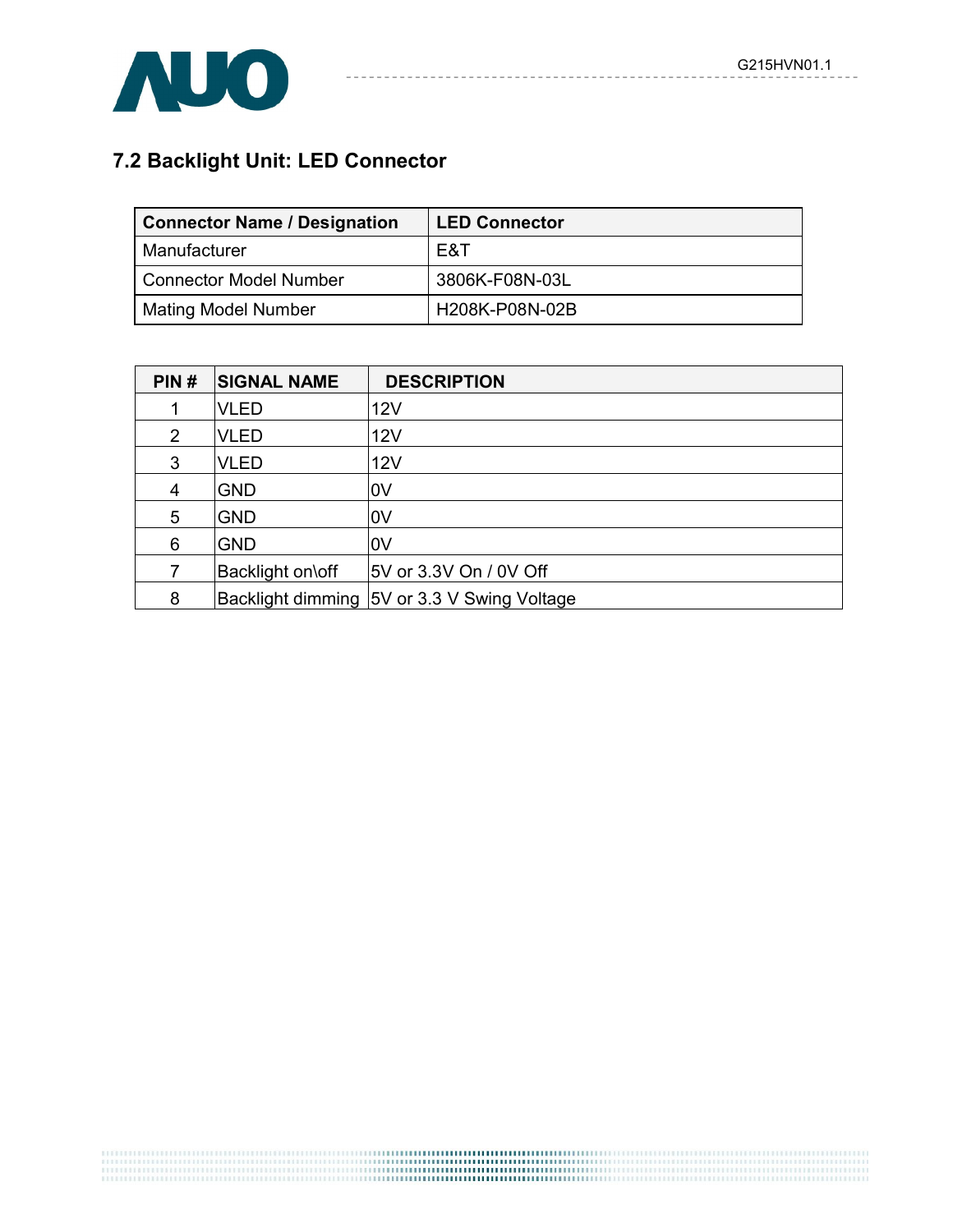

# **8. Reliability Test Criteria**

| <b>Items</b>                               | <b>Required Condition</b>                          | <b>Note</b> |  |
|--------------------------------------------|----------------------------------------------------|-------------|--|
| <b>Temperature Humidity</b><br><b>Bias</b> | 50°C/80%,300 hours                                 |             |  |
| High Temperature<br>Operation              | 60°C, 300 hours                                    |             |  |
| Low Temperature<br>Operation               | $0^{\circ}$ C,300 hours                            |             |  |
| <b>Hot Storage</b>                         | 60°C, 300 hours                                    |             |  |
| Cold Storage                               | -20℃,300 hours                                     |             |  |
| <b>Thermal Shock Test</b>                  | 100cycles, 20°C/30 min ,60°C/30 min.               |             |  |
| <b>Shock Test</b><br>(Non-Operating)       | 50G, 20ms, Half-sine wave, $(\pm X, \pm Y, \pm Z)$ |             |  |
| <b>Vibration Test</b><br>(Non-Operating)   | 1.5G, $(10~200Hz, P-P)$<br>30 mins/axis (X, Y, Z)  |             |  |
| On/off test                                | On/10 sec, Off/10 sec, 30,000 cycles               |             |  |
|                                            | Contact Discharge: ± 8KV, 150pF(330Ω) 1sec,        |             |  |
| <b>ESD</b>                                 | 8 points, 25 times/ point                          | Note 1      |  |
|                                            | Air Discharge: ± 15KV, 150pF(330Ω) 1sec, 8         |             |  |
|                                            | points, 25 times/ point                            |             |  |

Note 1: According to EN61000-4-2, ESD class B: Some performance degradation allowed. No data lost. Self-recoverable. No hardware failures.

Note 2:

- Water condensation is not allowed for each test items.
- Each test is done by new TFT-LCD module. Don't use the same TFT-LCD module repeatedly for reliability test.
- $\bullet$  The reliability test is performed only to examine the TFT-LCD module capability.
- $\bullet$  To inspect TFT-LCD module after reliability test, please store it at room temperature and room humidity for 24 hours at least in advance.
- $\bullet$  No function failure occurs.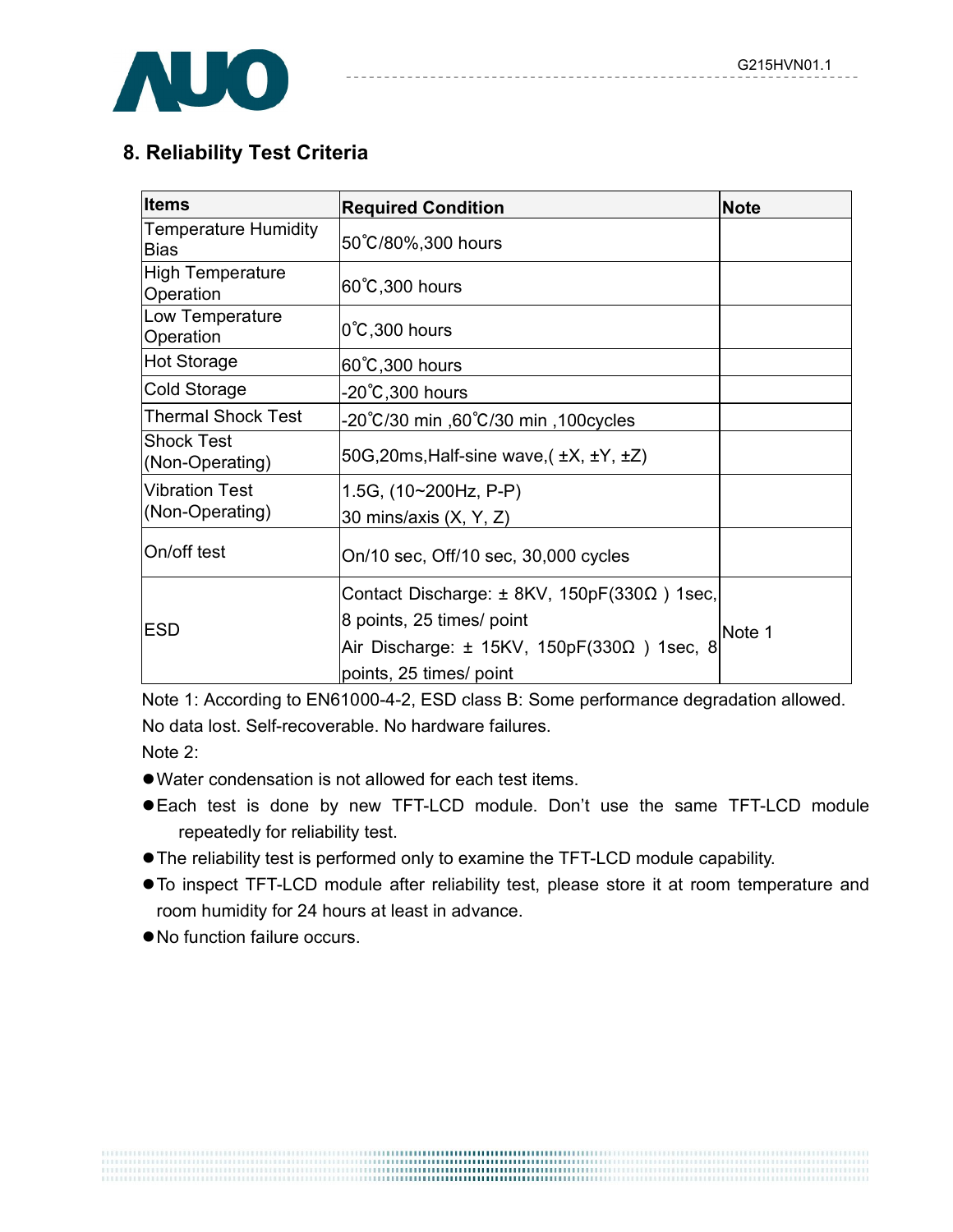

G215HVN01.1

# **9. Mechanical Characteristics**

## **9.1 LCM Outline Dimension (Front View)**

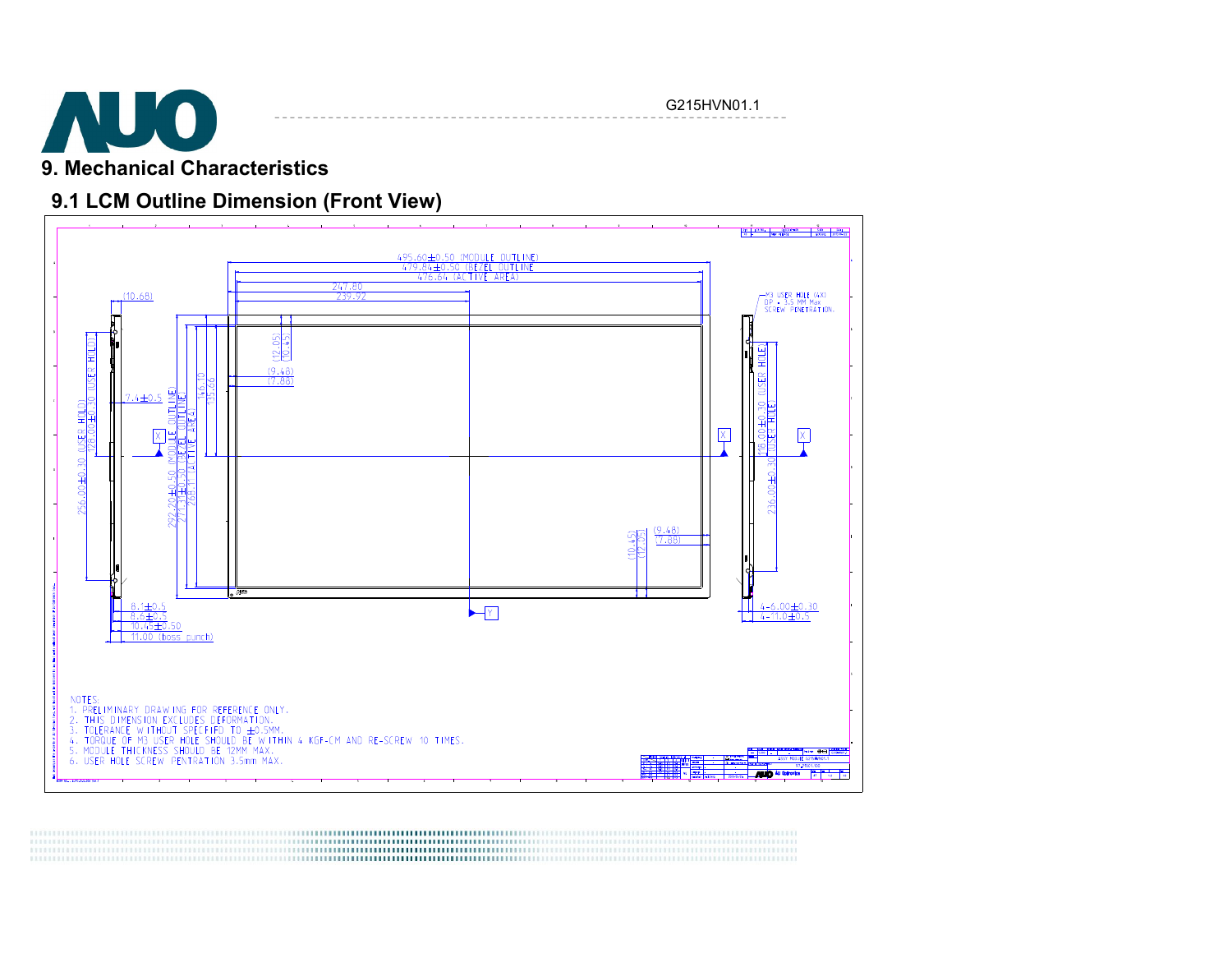

G215HVN01.1

# **9.2 LCM Outline Dimension (Rear View)**

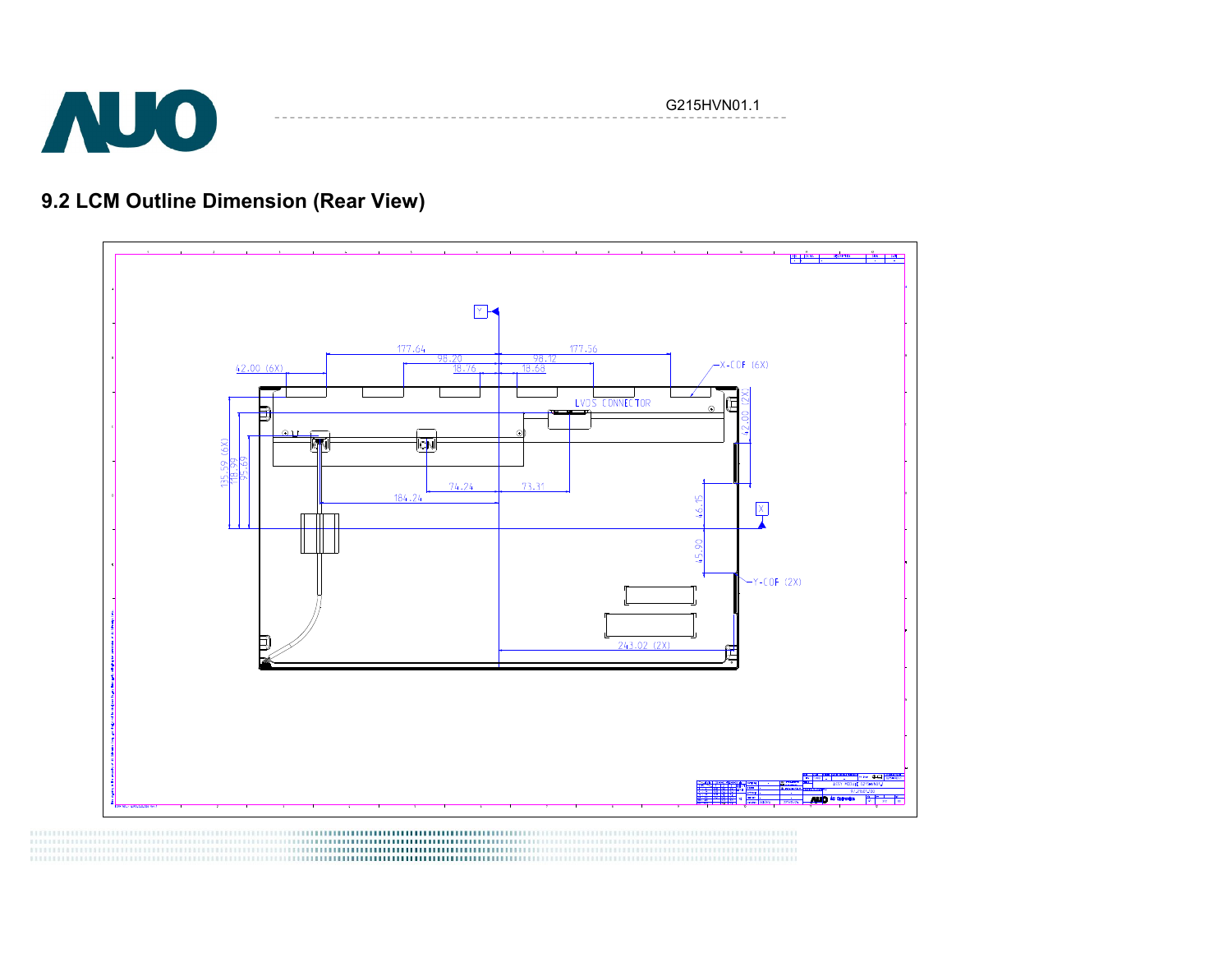

**10. Label and Packaging**

**10.1 Shipping Label** (on the rear side of TFT-LCD display)



### **10.2 Carton Package**

Max capacity: 12 pcs TFT-LCD module per carton Max weight: TBD kg per carton Outside dimension of carton: 560 mm x 269mm x 369 mm Pallet size:1140mm x 830mm x 140mm





### **10.3 Palletizing**

Shipping by air:  $(2 \times 3) \times 3$  layers, one pallet put 18 boxes, total 216 pcs module Shipping by sea:  $(2 * 3) * 2$  layers+  $(2 * 3) * 2$  layers, two pallet put 24 boxes, total 288 pcs module